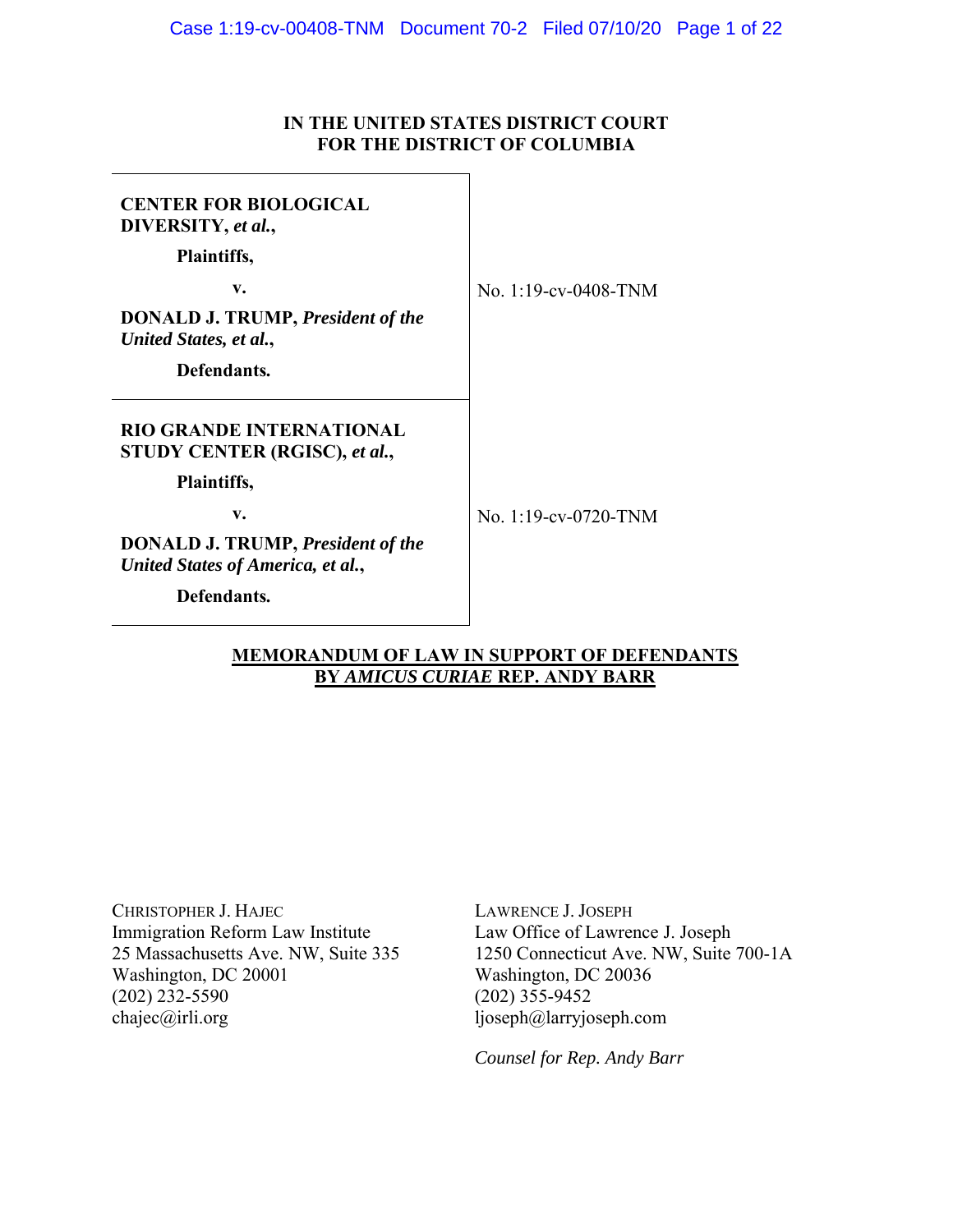## **TABLE OF CONTENTS**

| I.  |                |                                                                                                                         | Plaintiffs lack an interest required to challenge the Government's border- |  |
|-----|----------------|-------------------------------------------------------------------------------------------------------------------------|----------------------------------------------------------------------------|--|
|     | $\mathsf{A}$ . |                                                                                                                         | Plaintiffs' aesthetic interests are insufficiently related to an "injury   |  |
|     |                | 1.                                                                                                                      |                                                                            |  |
|     |                | 2.                                                                                                                      | Plaintiffs lack an injury in fact because they lack a legally              |  |
|     |                | 3.                                                                                                                      | Plaintiffs' diverted resources do not provide Plaintiffs with              |  |
|     | <b>B.</b>      |                                                                                                                         | Plaintiffs lack the "direct injury" required for an action in equity. 10   |  |
| II. |                |                                                                                                                         |                                                                            |  |
|     | A.             | Plaintiffs' APA claim under § 739 fails because DHS's funding<br>under the CAA did not repeal DOD's funding under DOD's |                                                                            |  |
|     | <b>B.</b>      |                                                                                                                         | Plaintiffs' ultra vires claims under § 284, § 8005, and § 2808 fail on     |  |
|     |                | 1.                                                                                                                      |                                                                            |  |
|     |                | 2.                                                                                                                      |                                                                            |  |
|     |                | 3.                                                                                                                      |                                                                            |  |
|     |                |                                                                                                                         |                                                                            |  |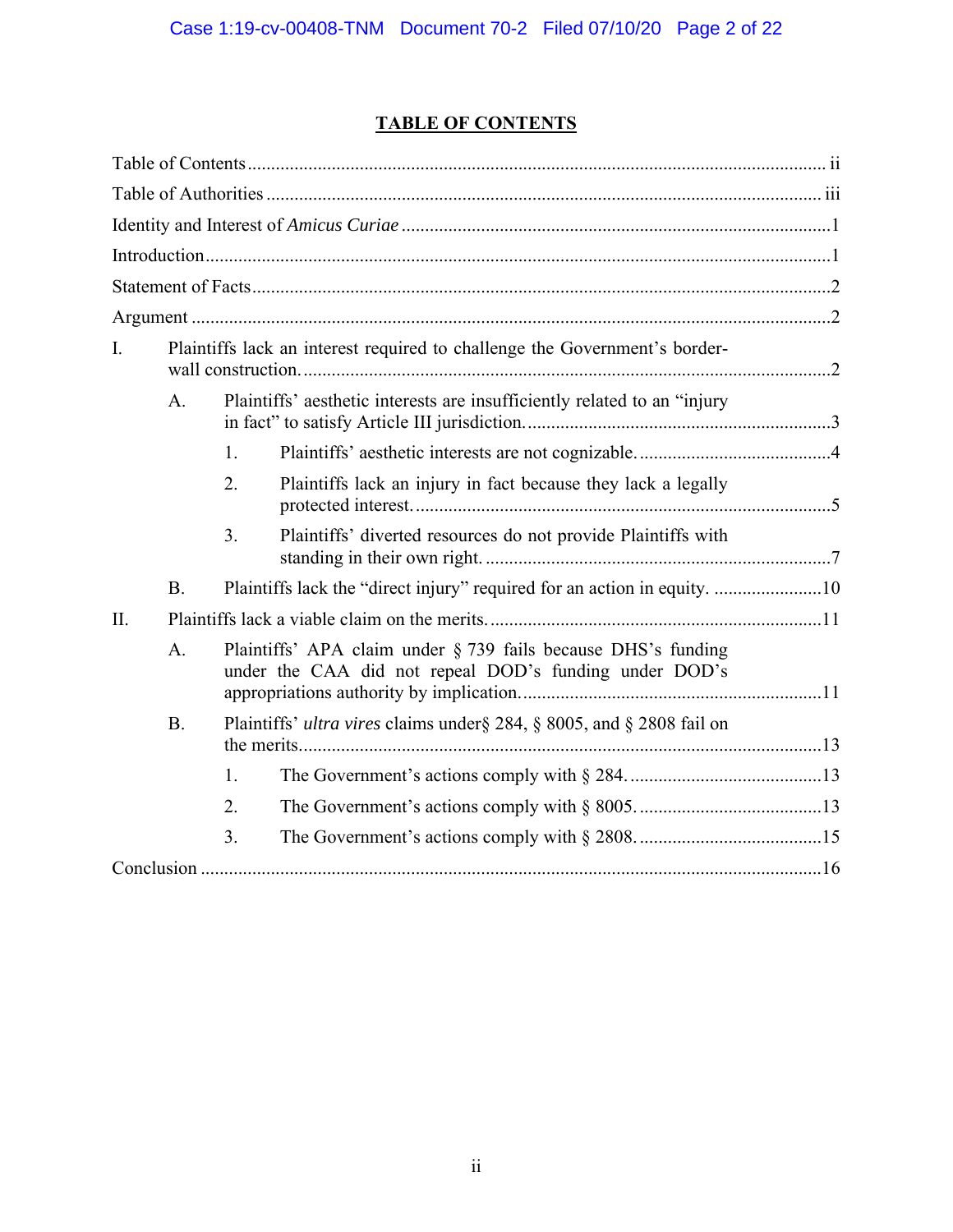## **TABLE OF AUTHORITIES**

## **CASES**

 $\ast$ 

| Action Alliance of Senior Citizens v. Heckler,     |
|----------------------------------------------------|
| Alabama Power Co. v. Ickes,                        |
| Allen v. Wright,                                   |
| Bender v. Williamsport Area Sch. Dist.,            |
| Blessing v. Freestone,                             |
| Chamber of Commerce of the United States v. Reich, |
| Citizens to Preserve Overton Park, Inc. v. Volpe,  |
| City of Rancho Palos Verdes v. Abrams,             |
| Clapper v. Amnesty Int'l USA,                      |
| Cooper Indus., Inc. v. Aviall Serv., Inc.,         |
| Ctr. for Biological Diversity v. Wolf,             |
| DaimlerChrysler Corp. v. Cuno,                     |
| Defenders of Wildlife v. Chertoff,                 |
| Diamond v. Charles,                                |
| Ex parte Young,                                    |
| Flast v. Cohen,                                    |
| FW/PBS, Inc. v. City of Dallas,                    |
|                                                    |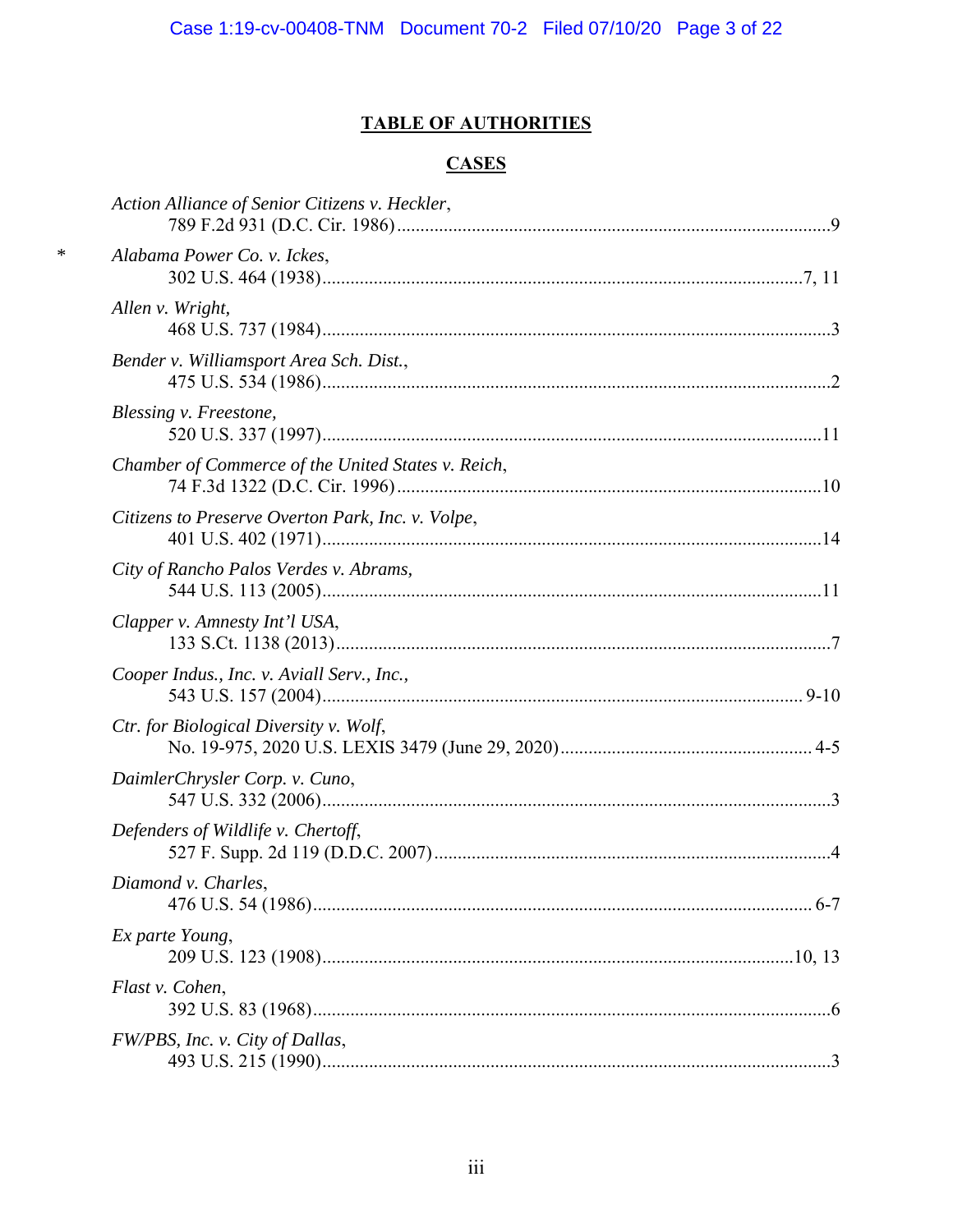# Case 1:19-cv-00408-TNM Document 70-2 Filed 07/10/20 Page 4 of 22

|        | Gladstone, Realtors v. Bellwood,                                          |  |
|--------|---------------------------------------------------------------------------|--|
|        | Hardin v. Ky. Utils. Co.,                                                 |  |
| $\ast$ | Havens Realty Corp. v. Coleman,                                           |  |
|        | Heckler v. Chaney,                                                        |  |
|        | In re Border Infrastructure Envtl. Litig.,                                |  |
|        | Kokkonen v. Guardian Life Ins. Co. of Am.,                                |  |
|        | Lewis v. Casey,                                                           |  |
|        | Linda R.S. v. Richard D.,                                                 |  |
|        | Lujan v. Defenders of Wildlife,                                           |  |
| $\ast$ | McConnell v. FEC,                                                         |  |
|        | Mountain States Legal Found. v. Glickman,                                 |  |
|        | Muskrat v. United States,                                                 |  |
|        | Nader v. Saxbe,                                                           |  |
| $\ast$ | Nat'l Ass'n of Home Builders v. Defs. of Wildlife,                        |  |
|        | Pennsylvania v. New Jersey,                                               |  |
|        | People for the Ethical Treatment of Animals v. U.S. Dept. of Agriculture, |  |
|        | Sierra Club v. Morton,                                                    |  |
|        | South Central Bell Tel. Co. v. Alabama,                                   |  |
|        | Steel Co. v. Citizens for a Better Env't.,                                |  |
|        |                                                                           |  |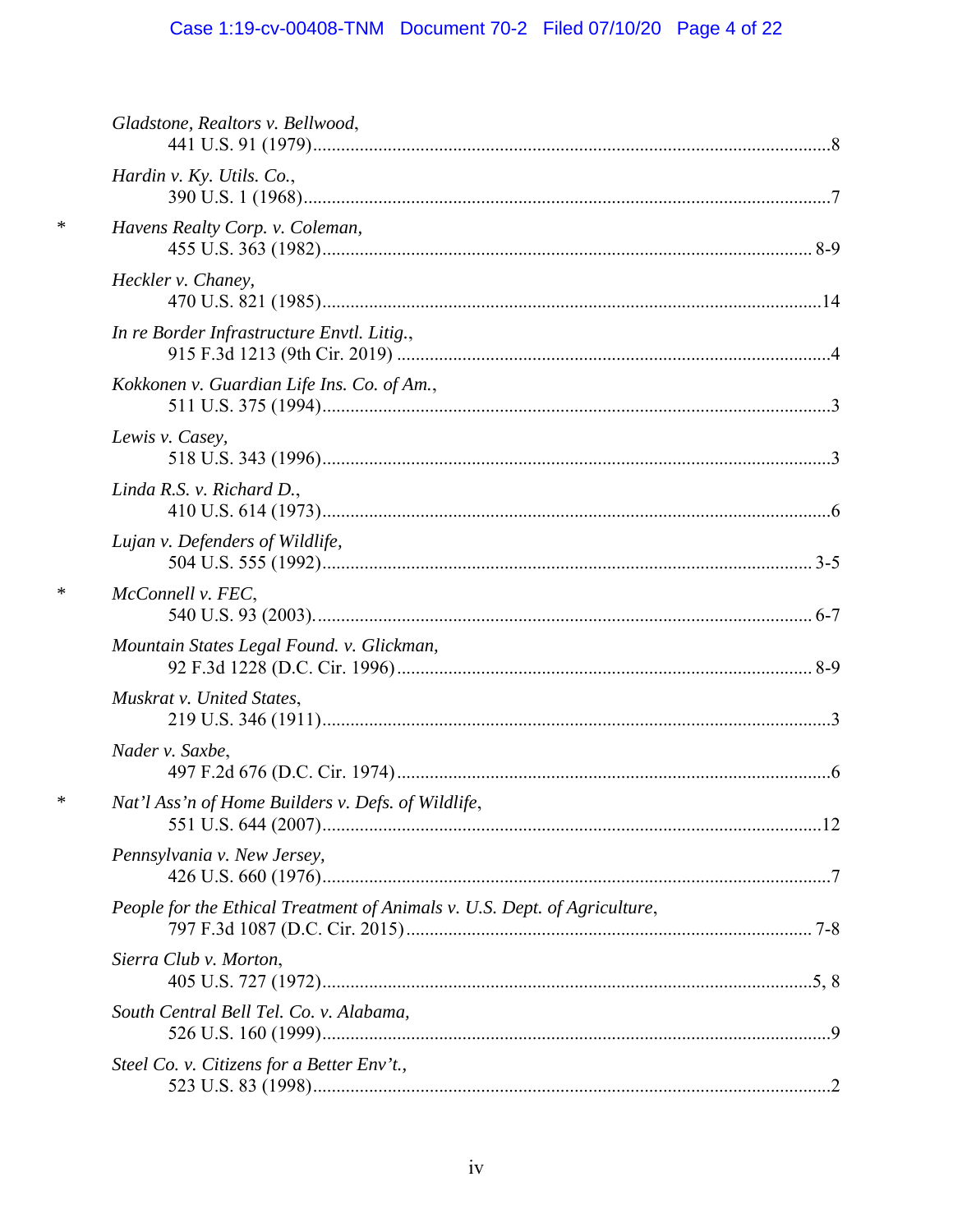# Case 1:19-cv-00408-TNM Document 70-2 Filed 07/10/20 Page 5 of 22

| United States v. Lee,                                                               |
|-------------------------------------------------------------------------------------|
| United States v. Mendoza,                                                           |
| United States v. Richardson,                                                        |
| Valley Forge Christian Coll. v. Ams. United for Separation of Church & State, Inc., |
| Verizon Md. Inc. v. Pub. Serv. Comm'n of Maryland,                                  |
| Vt. Agency of Nat. Res. v. United States ex rel. Stevens,                           |
| Wadley S. R. Co. v. Georgia,                                                        |
| Warth v. Seldin,                                                                    |
| Waters v. Churchill,                                                                |
| Youngberg v. Romeo,                                                                 |
| <b>STATUTES</b>                                                                     |
|                                                                                     |
|                                                                                     |
| Administrative Procedure Act,                                                       |

 $\ast$ 

 $\ast$ 

| <i>i</i> Rahminotrati ve 1 roceaare 7 ret. |  |
|--------------------------------------------|--|
|                                            |  |
|                                            |  |
|                                            |  |
|                                            |  |
|                                            |  |
|                                            |  |
|                                            |  |
|                                            |  |
|                                            |  |
| National Emergencies Act,                  |  |
|                                            |  |
|                                            |  |

 $\mathbf{V}$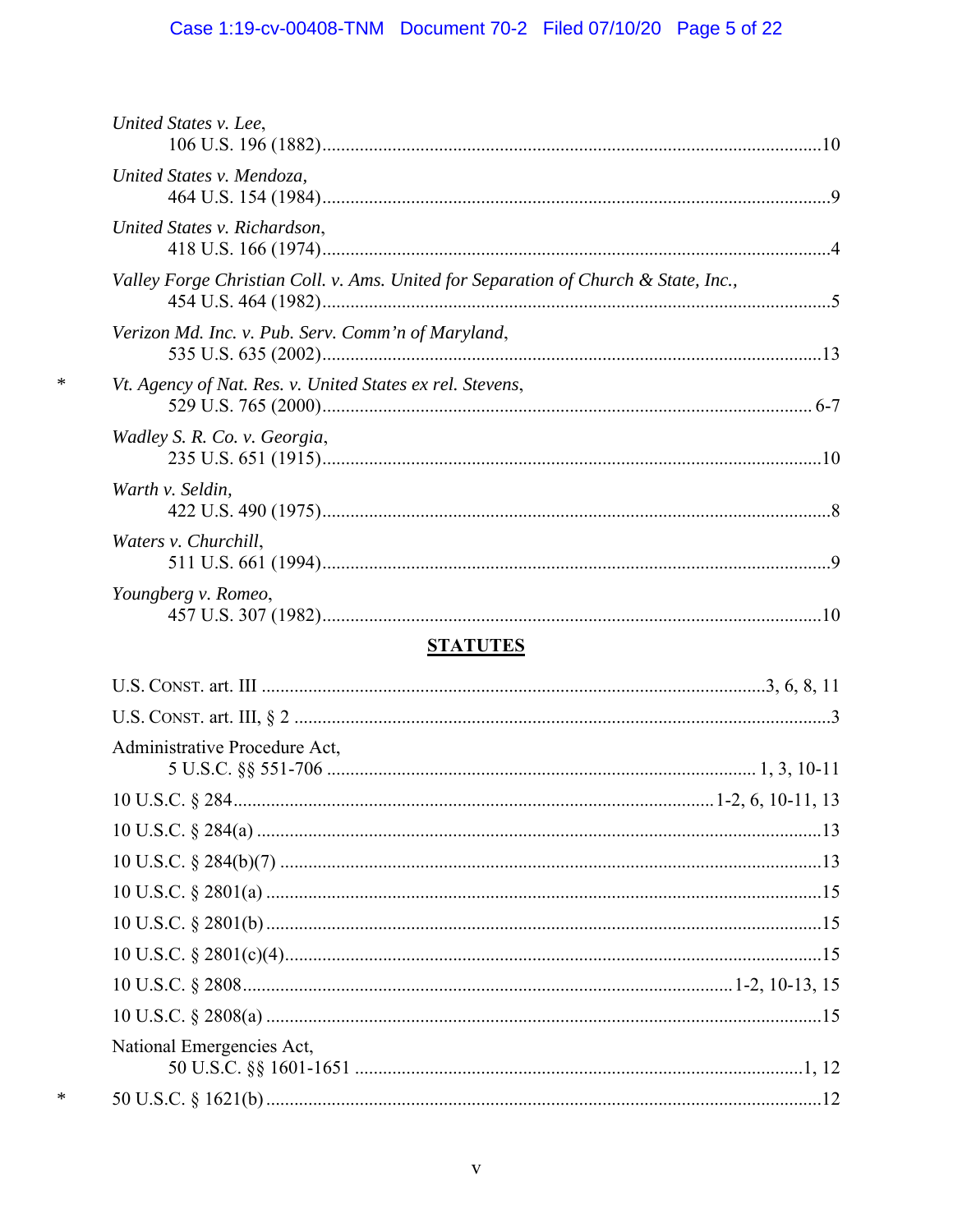# Case 1:19-cv-00408-TNM Document 70-2 Filed 07/10/20 Page 6 of 22

| I ECICI ATIVE HICTODV                                                             |
|-----------------------------------------------------------------------------------|
| Consolidated Appropriations Act 2019, PUB. L. No. 116-6, § 739,                   |
| Consolidated Appropriations Act 2019,                                             |
| DOD Appropriations Act for Fiscal Year 2019, PUB. L. No. 115-245, div. A, § 8005, |
| DOD Appropriations Act for Fiscal Year 2019, PUB. L. No. 115-245,                 |
| PUB. L. No. 109-13, Tit. I, Div. B, § 102,                                        |
| Real ID Act of 2005, PUB. L. No. 109-13, Tit. I, Div. B,                          |
| PUB. L. No. 104-208, Div. C, $\S$ 102(c)(1),                                      |
| Illegal Immigration Reform and Immigrant Responsibility Act of 1996,              |

### **LEGISLATIVE HISTORY**

## **RULES AND REGULATIONS**

| Presidential Proclamation on Declaring a National Emergency Concerning the Southern |  |
|-------------------------------------------------------------------------------------|--|
|                                                                                     |  |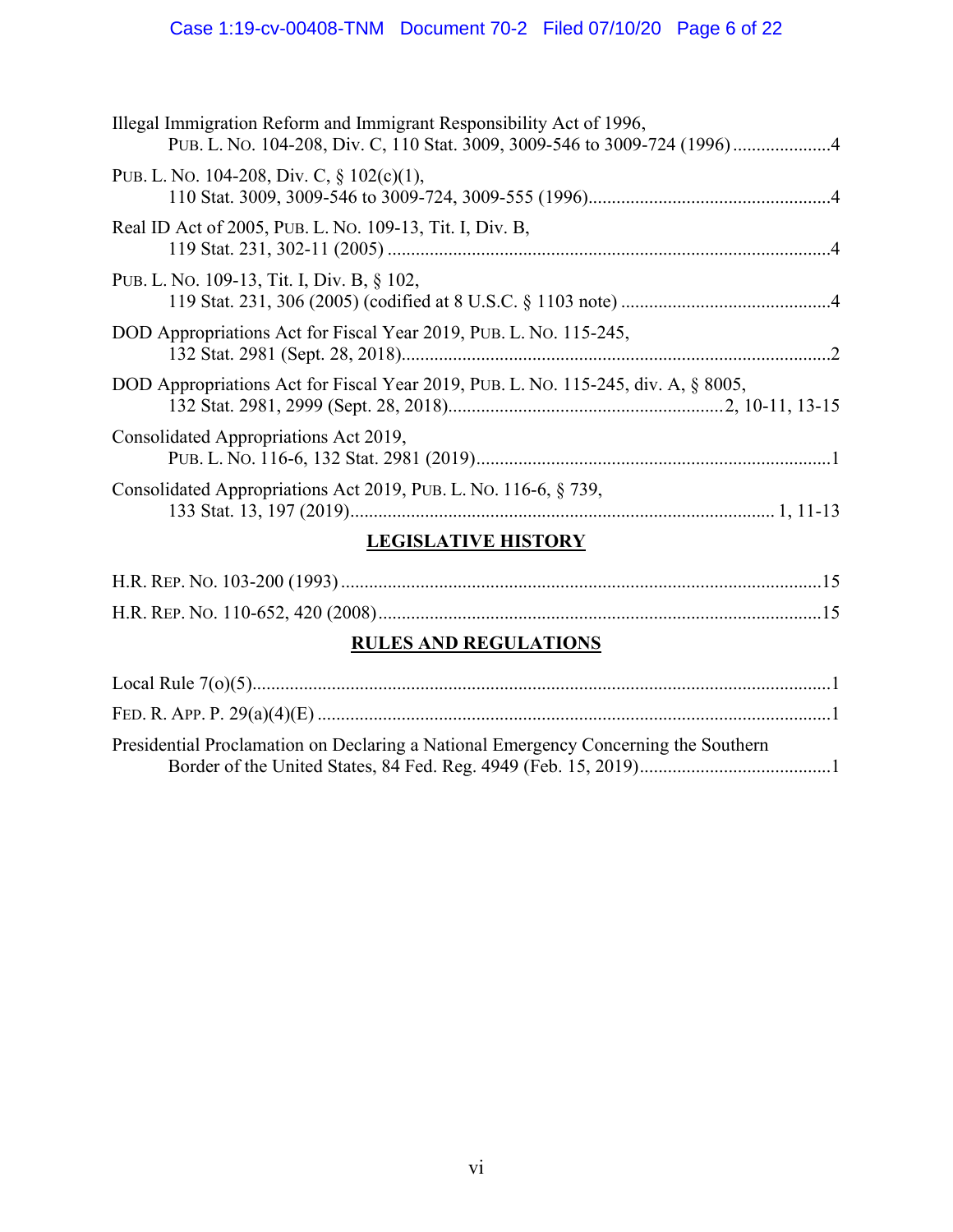#### **IDENTITY AND INTEREST OF** *AMICUS CURIAE*

*Amicus curiae* Rep. Andy Barr seeks the Court's leave to file this brief for the reasons set forth in the accompanying motion for leave to file.<sup>1</sup> As explained in the motion for leave to file, Rep. Barr (hereinafter, "*Amicus*") has an ongoing interest in federal immigration policy both as the Representative elected to the 116th Congress for Kentucky's Sixth Congressional District and as a citizen. For these reasons, Rep. Barr has direct interests in the issues here.

#### **INTRODUCTION**

In these consolidated actions, several individuals and public-interest groups (collectively, "Plaintiffs") have sued various federal Executive officers (collectively, the "Government") to challenge actions taken to build a border wall on the southern border. The Government's actions include actions taken pursuant to the Presidential Proclamation on Declaring a National Emergency Concerning the Southern Border of the United States, 84 Fed. Reg. 4949 (Feb. 15, 2019), as well as Department of Defense ("DOD") actions under 10 U.S.C. §§ 284, 2808. In the Proclamation, the President relied on authority delegated by Congress in the National Emergencies Act, 50 U.S.C. §§ 1601-1651 ("NEA"). This Court dismissed most of Plaintiffs' claims, leaving only (1) a claim under the Administrative Procedure Act, 5 U.S.C. §§ 551-706 ("APA") premised on the Government's alleged violation of § 739 of the Consolidated Appropriations Act 2019, PUB. L. NO. 116-6, § 739, 133 Stat. 13, 197 (2019) ("CAA")<sup>2</sup> , and (2) *ultra vires* claims premised on

<sup>1</sup> Consistent with FED. R. APP. P.  $29(a)(4)(E)$  and Local Rule 7(o)(5), counsel for movant and *amicus curiae* authored the motion and brief in whole, and no counsel for a party authored the motion or brief in whole or in part, nor did any person or entity, other than the movant/*amicus* and his counsel, make a monetary contribution to preparation or submission of the motion or brief.

<sup>2</sup> CAA's § 739 provides as follows: "None of the funds made available in this or any other appropriations Act may be used to increase, eliminate, or reduce funding for a program, project, or activity as proposed in the President's budget request for a fiscal year until such proposed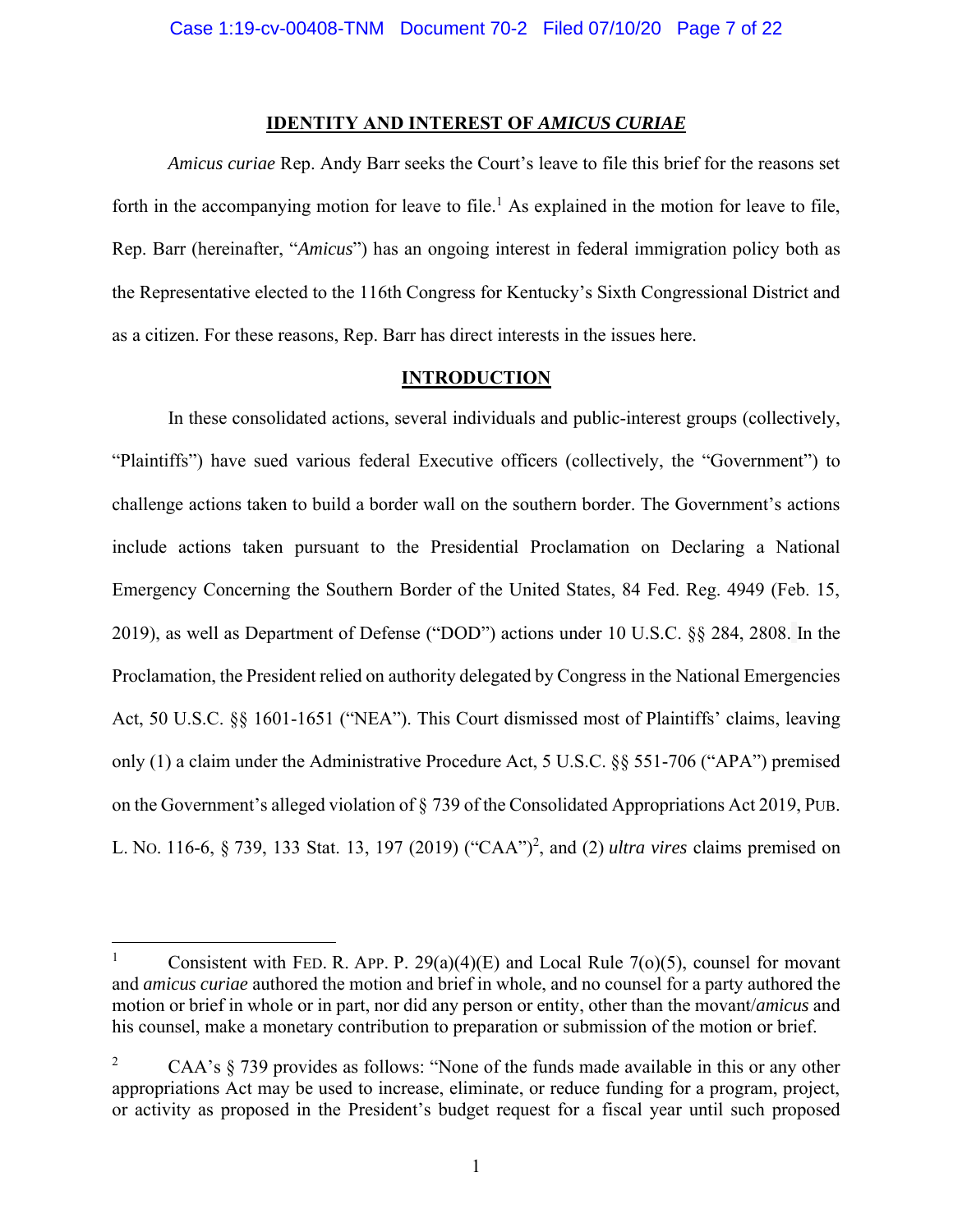Case 1:19-cv-00408-TNM Document 70-2 Filed 07/10/20 Page 8 of 22

the Government's alleged violation of § 284, § 2808, and § 8005 of the DOD Appropriations Act

for Fiscal Year 2019, PUB. L. NO. 115-245, div. A, § 8005, 132 Stat. 2981, 2999 (Sept. 28, 2018).3

## **STATEMENT OF FACTS**

*Amicus* adopts the facts as stated by the Government. Gov't Memo. at 1-12 (ECF #068) (No. 1:19-cv-0408-TNM).

## **ARGUMENT**

## **I. PLAINTIFFS LACK AN INTEREST REQUIRED TO CHALLENGE THE GOVERNMENT'S BORDER-WALL CONSTRUCTION.**

Federal courts are courts of limited jurisdiction, *Bender v. Williamsport Area Sch. Dist.*,

475 U.S. 534, 541 (1986), and must assure themselves of jurisdiction before reaching the merits.

*Steel Co. v. Citizens for a Better Env't.,* 523 U.S. 83, 95 (1998). "It is to be presumed that a cause

change is subsequently enacted in an appropriation Act, or unless such change is made pursuant to the reprogramming or transfer provisions of this or any other appropriations Act." *Id.*

<sup>3</sup> The DOD Appropriation Act's § 8005 provides as follows: "Upon determination by the Secretary of Defense that such action is necessary in the national interest, he may, with the approval of the Office of Management and Budget, transfer not to exceed \$4,000,000,000 of working capital funds of the Department of Defense or funds made available in this Act to the Department of Defense for military functions (except military construction) between such appropriations or funds or any subdivision thereof, to be merged with and to be available for the same purposes, and for the same time period, as the appropriation or fund to which transferred: Provided, That such authority to transfer may not be used unless for higher priority items, based on unforeseen military requirements, than those for which originally appropriated and in no case where the item for which funds are requested has been denied by the Congress: Provided further, That the Secretary of Defense shall notify the Congress promptly of all transfers made pursuant to this authority or any other authority in this Act: Provided further, That no part of the funds in this Act shall be available to prepare or present a request to the Committees on Appropriations for reprogramming of funds, unless for higher priority items, based on unforeseen military requirements, than those for which originally appropriated and in no case where the item for which reprogramming is requested has been denied by the Congress: Provided further, That a request for multiple reprogrammings of funds using authority provided in this section shall be made prior to June 30, 2019: Provided further, That transfers among military personnel appropriations shall not be taken into account for purposes of the limitation on the amount of funds that may be transferred under this section." *Id.*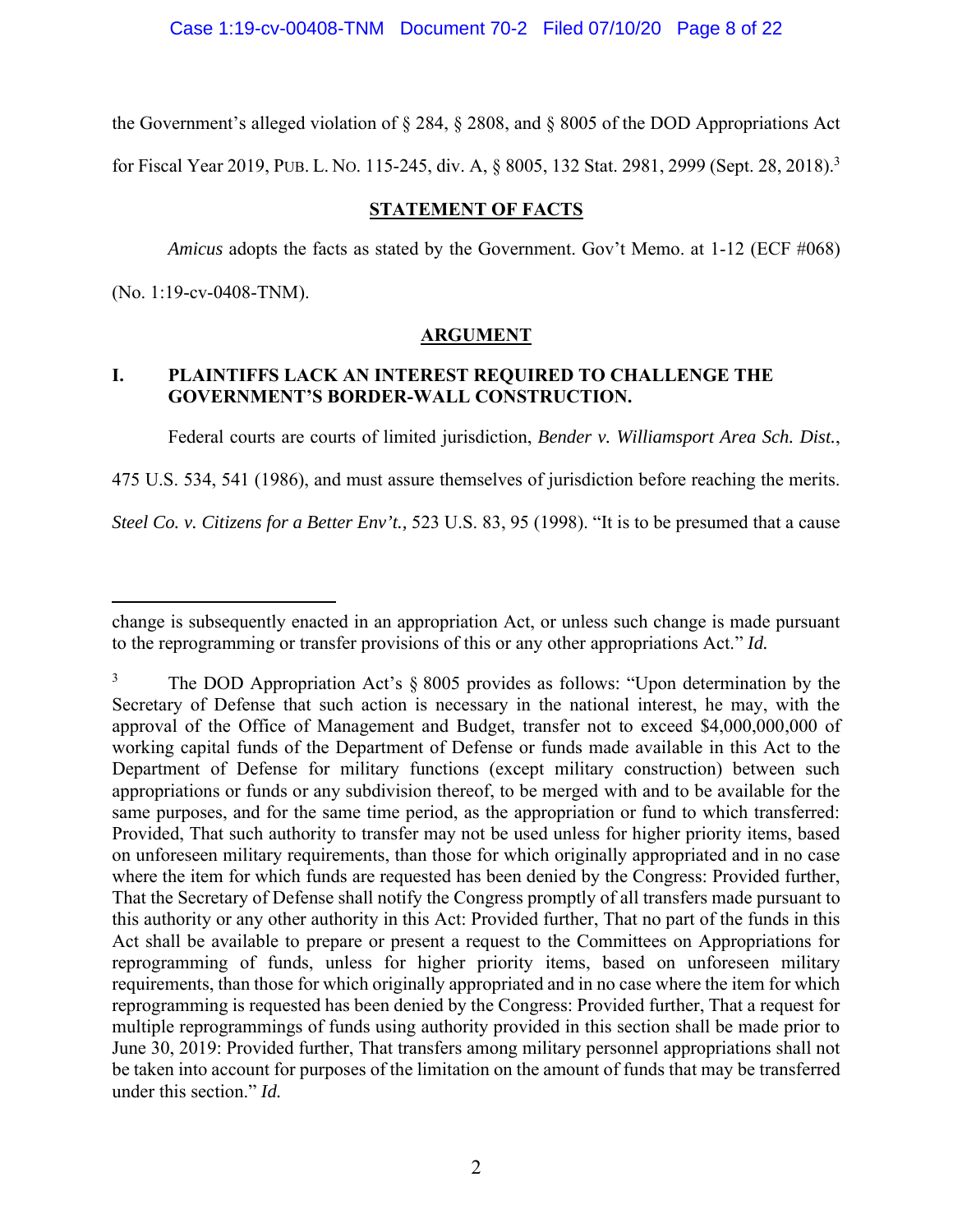#### Case 1:19-cv-00408-TNM Document 70-2 Filed 07/10/20 Page 9 of 22

lies outside this limited jurisdiction, and the burden of establishing the contrary rests upon the party asserting jurisdiction." *Kokkonen v. Guardian Life Ins. Co. of Am.*, 511 U.S. 375, 377 (1994). Here, Plaintiffs lack Article III standing for their APA claim and a cause of action against the Government in equity.

## **A. Plaintiffs' aesthetic interests are insufficiently related to an "injury in fact" to satisfy Article III jurisdiction.**

Under Article III, federal courts cannot issue advisory opinions, *Muskrat v. United States*, 219 U.S. 346, 356-57 (1911), but must instead focus on the cases or controversies presented by affected parties. U.S. CONST. art. III,  $\S 2$ . "All of the doctrines that cluster about Article III — not only standing but mootness, ripeness, political question, and the like — relate in part, and in different though overlapping ways, to … the constitutional and prudential limits to the powers of an unelected, unrepresentative judiciary in our kind of government." *Allen v. Wright,* 468 U.S. 737, 750 (1984) (internal quotation marks omitted). Although the Government purports to concede Plaintiffs' standing for some affected projects, Gov't Memo. at 14-15, parties cannot confer jurisdiction by consent or waiver. *FW/PBS, Inc. v. City of Dallas*, 493 U.S. 215, 231 (1990). As explained in this section, Plaintiffs' aesthetic interests cannot confer standing *here*, even if those same interests could establish standing *in another case*: "standing is not dispensed in gross." *Lewis v. Casey,* 518 U.S. 343, 358 n.6 (1996). Instead, Plaintiffs must establish standing independently for each Government action that they seek to overturn. *DaimlerChrysler Corp. v. Cuno*, 547 U.S. 332, 353 & n.5 (2006). Plaintiffs cannot do so here.

At its constitutional minimum, standing presents the tripartite test of whether the party invoking a court's jurisdiction raises an "injury in fact" under Article III: (a) a legally cognizable injury (b) that is both caused by the challenged action and (c) redressable by a court. *Lujan v. Defenders of Wildlife,* 504 U.S. 555, 561-62 (1992). To qualify as "an invasion of a legally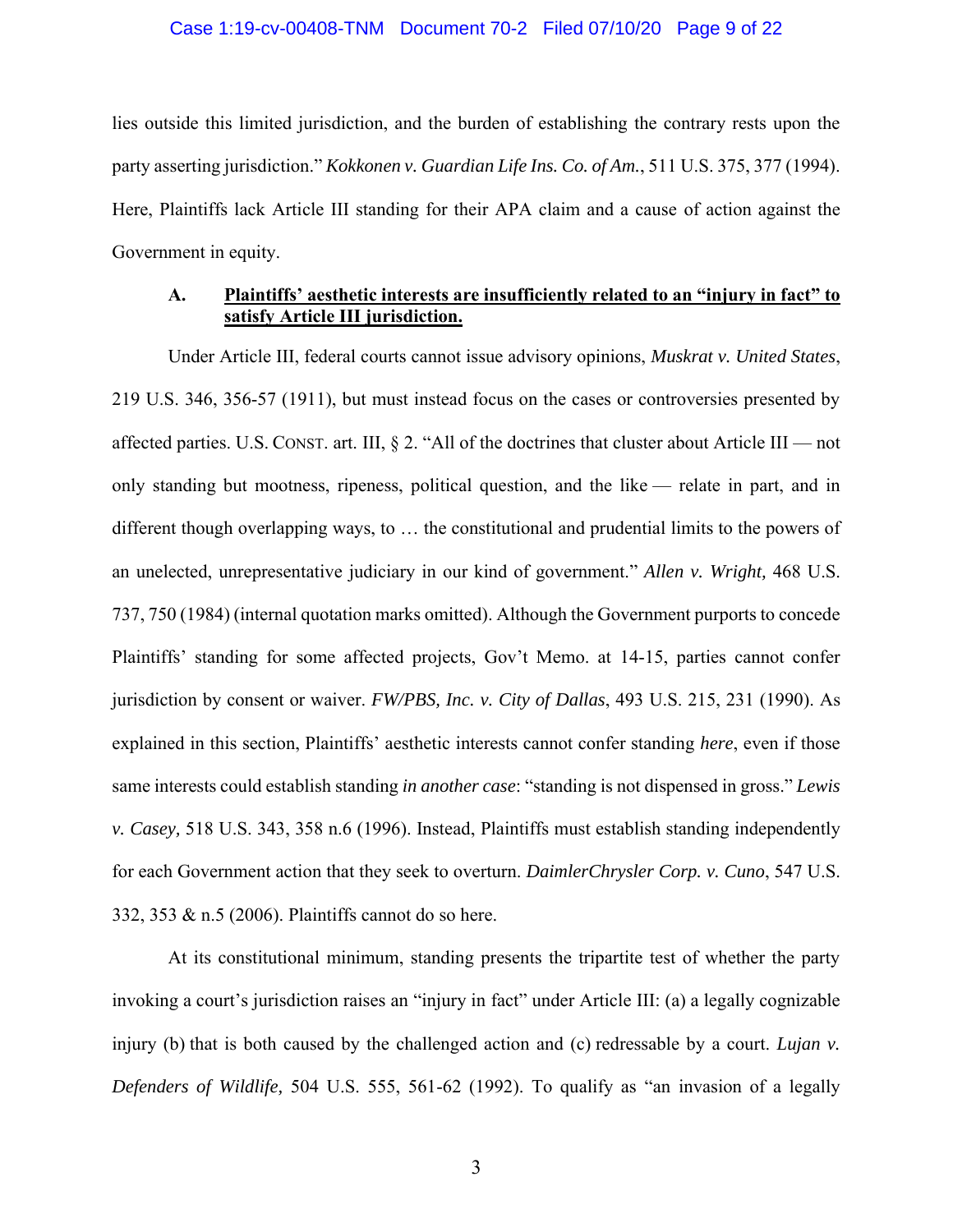#### Case 1:19-cv-00408-TNM Document 70-2 Filed 07/10/20 Page 10 of 22

protected interest," moreover, an injury in fact must be both "concrete and particularized" to the plaintiff and "actual or imminent, not conjectural or hypothetical." *Id.* at 560 (internal quotation marks and citations omitted). The opposite of a "concrete and particularized" injury is "a generalized grievance" that is "plainly undifferentiated" to the plaintiff and "common to all members of the public." *United States v. Richardson*, 418 U.S. 166, 176-77 (1974) (interior quotation marks omitted). Further, a plaintiff's "'some day' intentions — without any description of concrete plans, or indeed even any specification of when the some day will be — do not support a finding of the 'actual or imminent' injury that our cases require." *Defenders of Wildlife*, 504 U.S. at 564. To the extent that Plaintiffs' alleged injuries are even cognizable, those injuries are too generalized to support standing.

## **1. Plaintiffs' aesthetic interests are not cognizable.**

Aesthetic injuries have no claim to qualify as legally protected interests here because Congress allowed the Government to waive environmental-review statutes for these projects, and the Government has waived them. Specifically, the Illegal Immigration Reform and Immigrant Responsibility Act of 1996, PUB. L. NO. 104-208, Div. C, 110 Stat. 3009, 3009-546 to 3009-724 ("IIRIRA"), gave DHS's predecessor the discretionary (and unreviewable) authority to waive environmental review for certain border-wall projects, *id.* at § 102(c)(1), 110 Stat. at 3009-555, and the Real ID Act of 2005, PUB. L. NO. 109-13, Tit. I, Div. B, 119 Stat. 231, 302-11, broadened that waiver authority, and transferred it to DHS. *Id.* § 102, 119 Stat. at 306 (codified at 8 U.S.C. § 1103 note); *Defenders of Wildlife v. Chertoff*, 527 F. Supp. 2d 119, 122 n.3 (D.D.C. 2007); *In re Border Infrastructure Envtl. Litig.*, 915 F.3d 1213, 1221-26 (9th Cir. 2019) (majority); *id.* at 1226- 27 (Callahan, J., dissenting). Because Plaintiffs have no legal protection for their aesthetic interests, this Court erred in finding standing.

Indeed, the Supreme Court recently denied a petition for a writ of *certiorari* in *Ctr. for*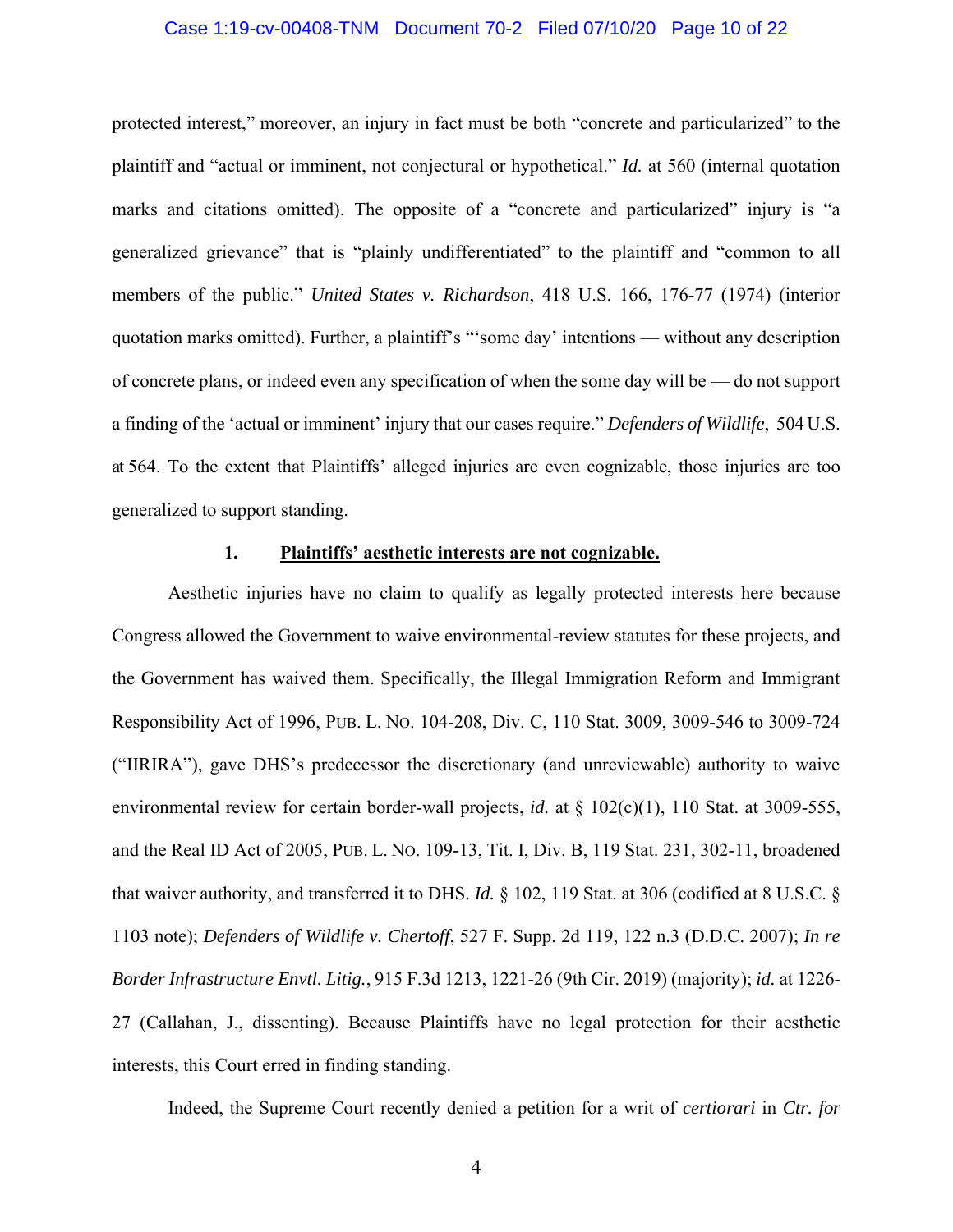#### Case 1:19-cv-00408-TNM Document 70-2 Filed 07/10/20 Page 11 of 22

*Biological Diversity v. Wolf*, No. 19-975, 2020 U.S. LEXIS 3479 (June 29, 2020). Plaintiffs' petition presented the question "Whether IIRIRA § 102(c)—which grants the Secretary of Homeland Security unfettered discretion to waive all federal, and related state, local, and tribal laws, regulations, and legal requirements, and sets forth no standards or criteria to apply in determining whether such waiver is necessary for expeditious border wall construction—violates the separation of powers, the non-delegation doctrine, and the Presentment Clause of the Constitution of the United States."<sup>4</sup> The Supreme Court's rejection of Plaintiffs' claims dooms the ability of Plaintiffs to premise standing on aesthetic interests, given that the environmental-review laws protecting Plaintiffs' interests have been waived. While Plaintiffs may have *interests*, they do not have *legally protected interests*.

## **2. Plaintiffs lack an injury in fact because they lack a legally protected interest.**

In general, a plaintiff can premise its standing on non-economic injuries, *Valley Forge Christian Coll. v. Ams. United for Separation of Church & State, Inc.,* 454 U.S. 464, 486 (1982) ("standing may be predicated on noneconomic injury"), including a "change in the aesthetics and ecology of [an] area," *Sierra Club v. Morton*, 405 U.S. 727, 734 (1972). But the threshold requirement for the "the irreducible constitutional minimum of standing" is that a plaintiff suffered an "injury in fact" through "an invasion of a *legally protected interest* which is … concrete and particularized" to that plaintiff. *Defenders of Wildlife*, 504 U.S. at 560 (emphasis added). To be sure, the requirement for particularized injury typically poses the biggest problem for plaintiffs for example, *Valley Forge Christian College* and *Morton*, *supra*, turned on the lack of a

<sup>4</sup> The Question Presented is available in the petition for a writ of *certiorari* (Jan. 31, 2020) at https://www.supremecourt.gov/search.aspx?filename=/docket/docketfiles/html/public/19- 975.html (last visited July 10, 2020).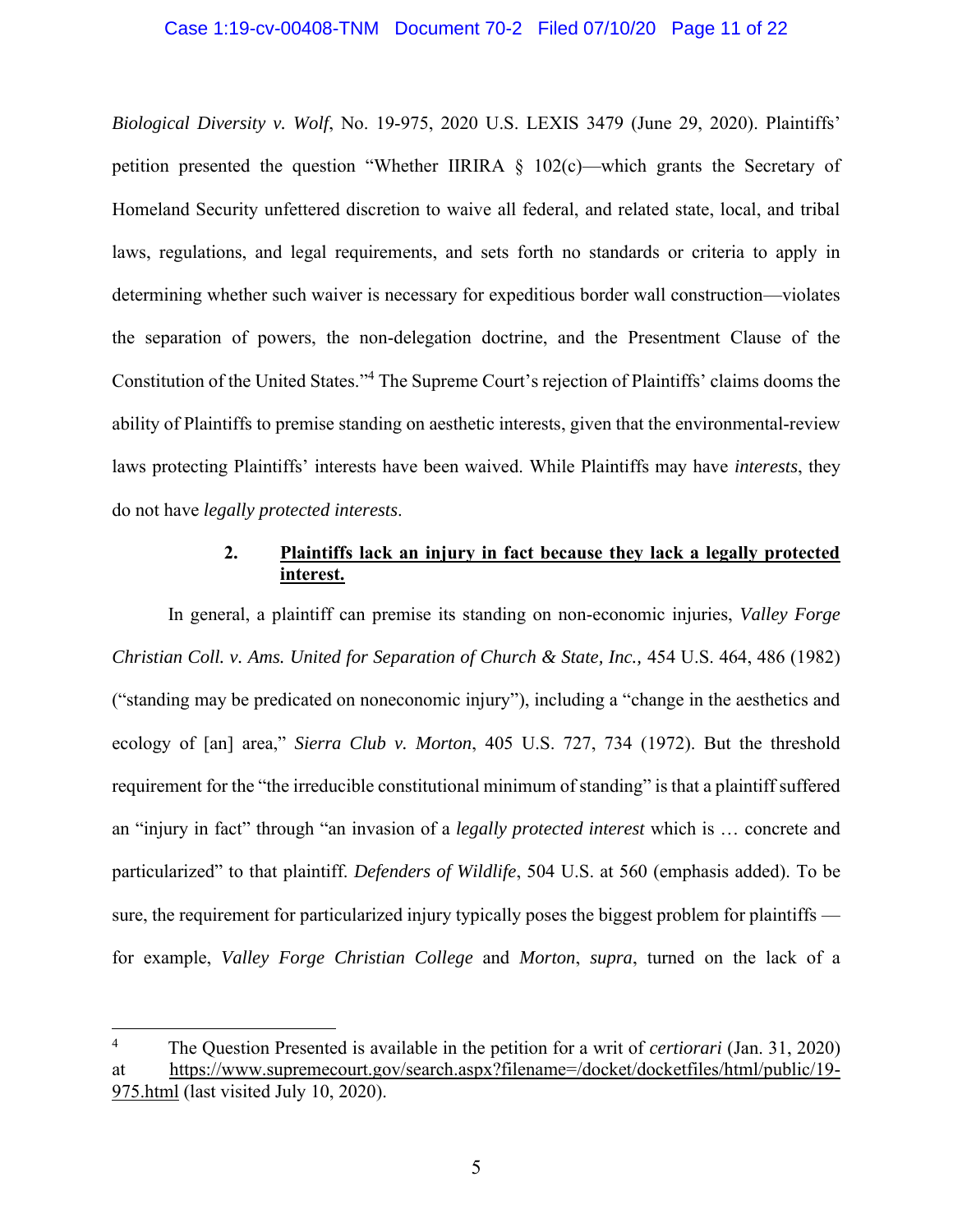## Case 1:19-cv-00408-TNM Document 70-2 Filed 07/10/20 Page 12 of 22

particularized injury — but the requirement for a legally protected interest is even more basic.

As the Supreme Court recently explained in rejecting standing for *qui tam* relators based

on their financial stake in a False Claims Act penalty:

There is no doubt, of course, that as to this portion of the recovery — the bounty he will receive if the suit is successful — a *qui tam* relator has a concrete private interest in the outcome of the suit. But the same might be said of someone who has placed a wager upon the outcome. *An interest unrelated to injury in fact is insufficient to give a plaintiff standing*. The interest must consist of obtaining compensation for, or preventing, the violation of a legally protected right. A *qui tam* relator has suffered no such invasion[.]

*Vt. Agency of Nat. Res. v. United States ex rel. Stevens*, 529 U.S. 765, 772-73 (2000) (emphasis added, interior quotation marks, citations, and alterations omitted); *accord McConnell v. FEC*, 540 U.S. 93, 226-27 (2003). Thus, even a monetary loss does not necessarily qualify as an injury in fact. Rather, "Art. III standing requires an injury with a nexus to the substantive character of the statute or regulation at issue." *Diamond v. Charles*, 476 U.S. 54, 70 (1986).<sup>5</sup> The statutes at issue here have no nexus to Plaintiffs' aesthetic injuries. Indeed, § 284 expressly allows the planned border projects to be built. For this reason, Plaintiffs have not suffered an injury in fact under the statutes at issue here.<sup>6</sup>

<sup>5</sup> After rejecting standing based on an interest in a *qui tam* bounty, *Stevens* held that *qui tam* relators have standing on an assignee theory (*i.e.*, the government has an Article III case or controversy and assigns a portion of it to the *qui tam* relator). *Stevens*, 529 U.S. at 771-73. Outside of taxpayer-standing cases that implicate the Establishment Clause, the nexus test of *Flast v. Cohen*, 392 U.S. 83 (1968), typically arises in cases challenging a failure to prosecute. *See*, *e.g.*, *Nader v. Saxbe*, 497 F.2d 676, 680-82 (D.C. Cir. 1974); *Linda R.S. v. Richard D.*, 410 U.S. 614, 617-18 (1973) ("in the unique context of a challenge to a criminal statute, appellant has failed to allege a sufficient nexus between her injury and the government action which she attacks"). Even without the *Flast* nexus test, Article III nonetheless requires that the claimed interest qualify as a "legally protected right." *Stevens*, 529 U.S. at 772-73.

<sup>6</sup> Although analogous to the prudential zone-of-interests test, *Stevens* and *McConnell* make clear that the need for a *legally protected interest* is an element of the threshold inquiry under Article III of the Constitution, not a merely prudential inquiry that a party could waive.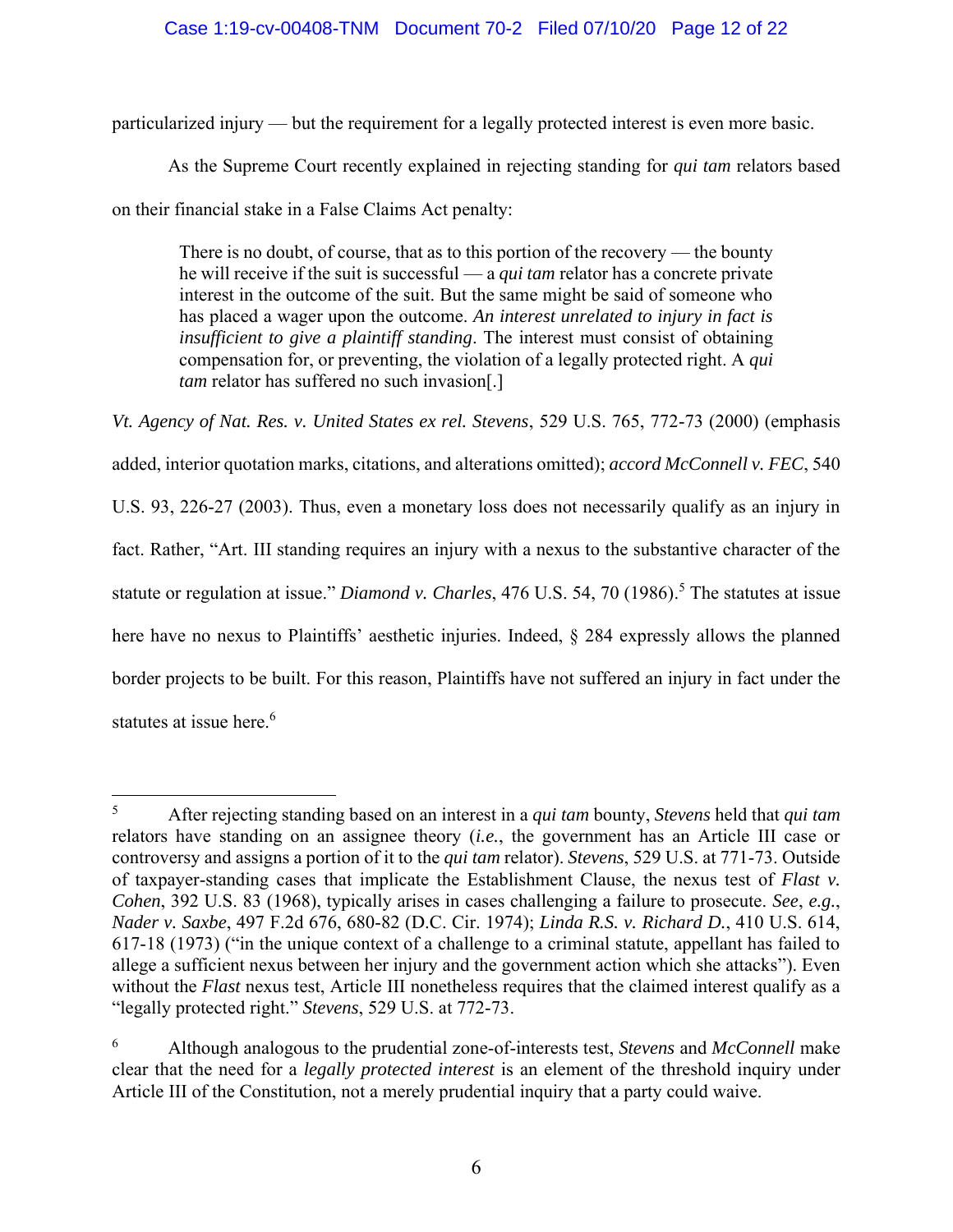#### Case 1:19-cv-00408-TNM Document 70-2 Filed 07/10/20 Page 13 of 22

Fifty years ago, federal courts would have rejected as a generalized grievance any injuries

to a plaintiff that challenged only the federal funding of an otherwise lawful project:

This Court has, it is true, repeatedly held that … injury which results from lawful competition cannot, in and of itself, confer standing on the injured business to question the legality of any aspect of its competitor's operations. But competitive injury provided no basis for standing in the above cases simply because the statutory and constitutional requirements that the plaintiff sought to enforce were in no way concerned with protecting against competitive injury.

*Hardin v. Ky. Utils. Co.*, 390 U.S. 1, 5-6 (1968) (citations omitted); *Alabama Power Co. v. Ickes*, 302 U.S. 464, 478-79 (1938). This Court need not resolve whether *Ickes* and *Hardin* remain good law because *Stevens*, *McConnell*, and *Diamond* certainly do. Plaintiffs' aesthetic injuries may suffice to support standing for environmental review statutes, but they do not suffice under the

statutes at issue here.

## **3. Plaintiffs' diverted resources do not provide Plaintiffs with standing in their own right.**

In addition to arguing for injuries to their members' aesthetic sensibilities, the institutional Plaintiffs also claim injury in the form of their frustrated efforts or increased expenditures to counteract the Government's failure to follow Plaintiffs' understanding of the applicable laws. Although the Court did not address diverted-resource standing, the issue may remain if this Court accepts that Plaintiffs' aesthetic injuries are not legally protected. For that reason, *Amicus* addresses that form of standing here.

Under Circuit precedent, such diverted-resource injuries can qualify for standing, *People for the Ethical Treatment of Animals v. U.S. Dept. of Agriculture*, 797 F.3d 1087 (D.C. Cir. 2015) ("*PETA*"), even though such injuries should be mere self-inflicted injuries that do not provide standing. *Clapper v. Amnesty Int'l USA*, 133 S.Ct. 1138, 1152-53 (2013); *Pennsylvania v. New Jersey,* 426 U.S. 660, 664 (1976). If mere spending could manufacture standing, any private advocacy group could establish standing against any government action, but that clearly is not the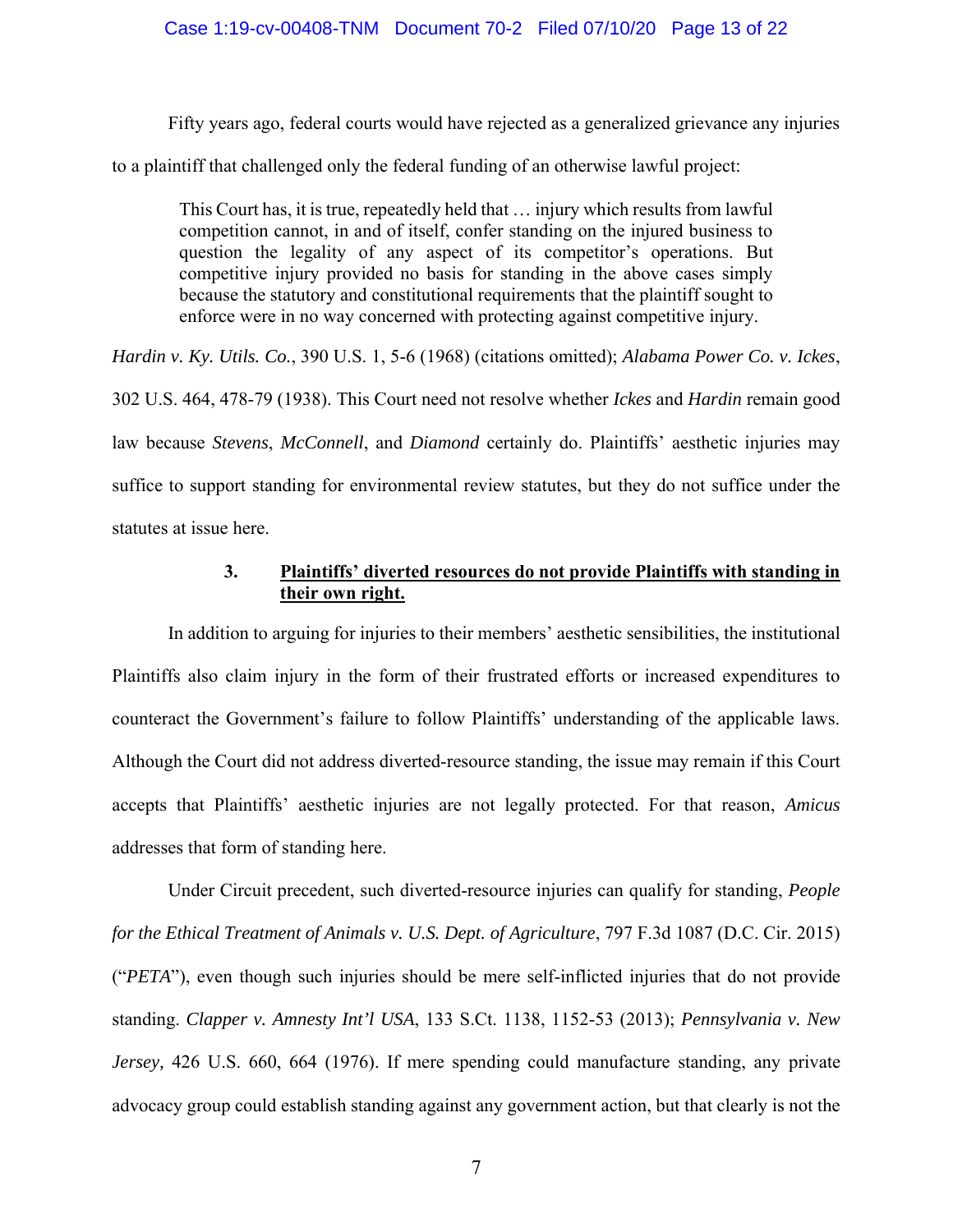#### Case 1:19-cv-00408-TNM Document 70-2 Filed 07/10/20 Page 14 of 22

law. *Morton,* 405 U.S. at 739 (organizations lack standing to defend "abstract social interests").

This diverted-resource form of standing derives from *Havens Realty Corp. v. Coleman,* 455 U.S. 363, 372-73 (1982), and — as Judge Millett explained in her *PETA* dissent — "[t]he problem is not *Havens*[; the] problem is what our precedent has done with *Havens*." 797 F.3d at 1100-01 (Millett, J., dissenting). Under the unique statutory and factual situation in *Havens*, a housing-rights organization's diverted resources provided it standing, but in most other settings such diverted resources are mere self-inflicted injuries. As applied here, the diverted-resource basis for standing extends — *at most* — to Plaintiffs' future environmental claims, which the DHS has the authority to waive. *See* Section I.A.1, *supra*.

Relying on *Gladstone, Realtors v. Bellwood*, 441 U.S. 91, 102-09 (1979), *Havens* held that the Fair Housing Act at issue there extends "standing under § 812 … to the full limits of Art. III," so that "courts accordingly lack the authority to create prudential barriers to standing in suits brought under that section." 455 U.S. at 372. In this way, the Fair Housing Act collapsed the standing inquiry into the question of whether the alleged injuries met the Article III minimum of injury in fact. *Id.* The typical organizational plaintiff and typical statute lack several critical criteria from *Havens*.

First, the *Havens* organization had a statutory right (backed by a statutory cause of action) to truthful information that the defendants denied to it. Because "Congress may create a statutory right … the alleged deprivation of [those rights] can confer standing." *Warth v. Seldin,* 422 U.S. 490, 514 (1975). Under a typical statute, a typical organizational plaintiff has no claim to any rights related to its own voluntarily diverted resources.

Second, and related to the first issue, the injury that an organizational plaintiff claims must align with the other components of its standing, *Mountain States Legal Found. v. Glickman,* 92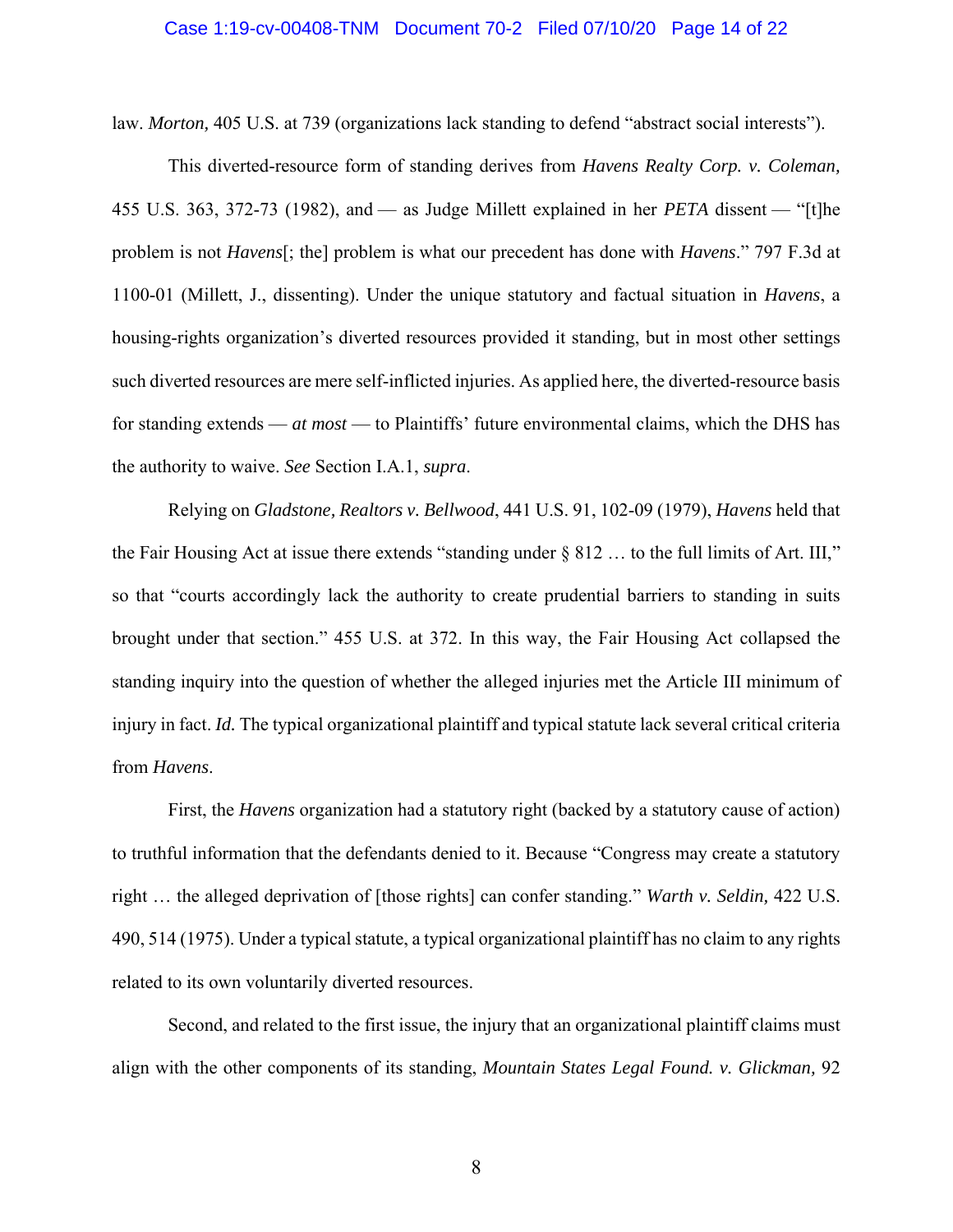#### Case 1:19-cv-00408-TNM Document 70-2 Filed 07/10/20 Page 15 of 22

F.3d 1228, 1232 (D.C. Cir. 1996), including the allegedly cognizable right. In *Havens,* the statutorily protected right to truthful housing information aligned with the alleged injury (costs to counteract false information that violated the statute). By contrast, under a typical statute, there will be no rights even *remotely* related to a third-party organization's spending.

Third, and most critically, the *Havens* statute eliminated prudential standing, so the zoneof-interest test did not apply. When a plaintiff — whether individual or organizational — sues under a statute that does not eliminate prudential standing, that plaintiff cannot bypass the zoneof-interest test or other prudential limits on standing.<sup>7</sup> Typically, it would be fanciful to suggest that a statute has private, third-party spending in its zone of interests. Here, this Court or a future court might — or might not — find that the environmental-review statutes seek to ease Plaintiffs' mission by protecting Plaintiffs' spending to review alleged environmental violations,<sup>8</sup> but none of Plaintiffs' *present* claims fall within the zone of interests of the cited statutory or constitutional provisions.

Non-mutual estoppel does not apply to the federal government, *United States v. Mendoza,* 464 U.S. 154 (1984), and *stare decisis* cannot be applied so conclusively that, in effect, it operates as preclusion against non-parties to the prior litigation. *South Central Bell Tel. Co. v. Alabama,* 526 U.S. 160, 167-68 (1999). While Judge Millet acknowledged problematic precedent under *Havens*, those "cases cannot be read as foreclosing an argument that they never dealt with." *Waters v. Churchill*, 511 U.S. 661, 678 (1994) (plurality); *Cooper Indus., Inc. v. Aviall Serv., Inc.,* 543

<sup>7</sup> For example, applying *Havens* to diverted resources in *Action Alliance of Senior Citizens v. Heckler*, 789 F.2d 931, 939 (D.C. Cir. 1986) (R.B. Ginsburg, J.), then-Judge Ginsburg correctly recognized the need to ask whether those diverted resources fell within the zone of interests of the Age Discrimination Act. 789 F.2d at 939.

<sup>8</sup> As indicated, the Government has the authority to waive any future environmental claims before they materialize. *See* Section I.A.1, *supra*.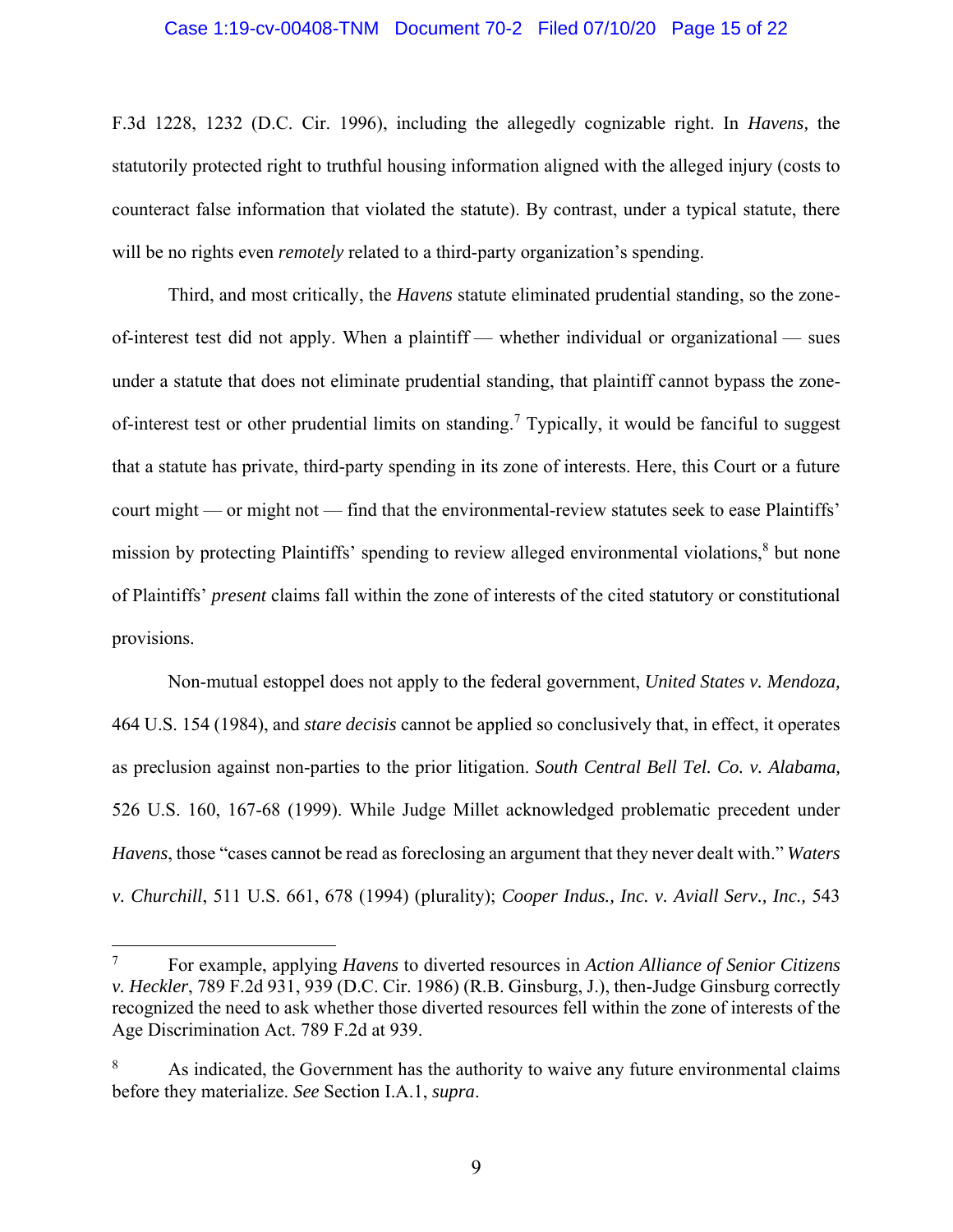#### Case 1:19-cv-00408-TNM Document 70-2 Filed 07/10/20 Page 16 of 22

U.S. 157, 170 (2004). *Amicus* respectfully submits that this Court has a constitutional obligation to consider diverted-resource standing without regard to either issue preclusion or preclusive resort to *stare decisis* from decisions that did not expressly consider the foregoing issues.

#### **B. Plaintiffs lack the "direct injury" required for an action in equity.**

With respect to Plaintiffs' claims under § 284, § 8005, and § 2808, this Court indicated that Plaintiffs may have an equitable *ultra vires* cause of action, even if they lack an APA action. Even if Plaintiffs have standing for their APA claim, they lack the equity needed to bring an *ultra vires* action against the Government. Because this type of equitable review is an exception to the United States' sovereign immunity, this threshold issue is jurisdictional.

While "nothing in the subsequent enactment of the APA altered the [*ultra vires*] doctrine of review," and the APA's enactment did "not repeal the review of *ultra vires* actions recognized long before," *Chamber of Commerce of the United States v. Reich*, 74 F.3d 1322, 1328 (D.C. Cir. 1996) (internal quotation marks omitted), it is equally true that the APA's enactment did not *expand* non-APA *ultra vires* review, either. As explained in this section, Plaintiffs lack the direct interest needed to sue in equity.

Plaintiffs need more than an aesthetic injury that would — or at least *could* — suffice for standing under the APA. Instead, an equity plaintiff or petitioner must invoke a statutory or constitutional right for equity to enforce, such as life, liberty, or property under the Due Process Clause or equal protection under the Equal Protection Clause or its federal equivalent in the Fifth Amendment. *See*, *e.g.*, *United States v. Lee*, 106 U.S. 196, 220-21 (1882) (property); *Ex parte Young*, 209 U.S. 123, 149 (1908) (property); *Youngberg v. Romeo*, 457 U.S. 307, 316 (1982) (liberty); *cf. Wadley S. R. Co. v. Georgia*, 235 U.S. 651, 661 (1915) ("any party affected by [government] action is entitled, *by the due process clause*, to a judicial review of the question as to whether he has been thereby deprived of a right protected by the Constitution") (emphasis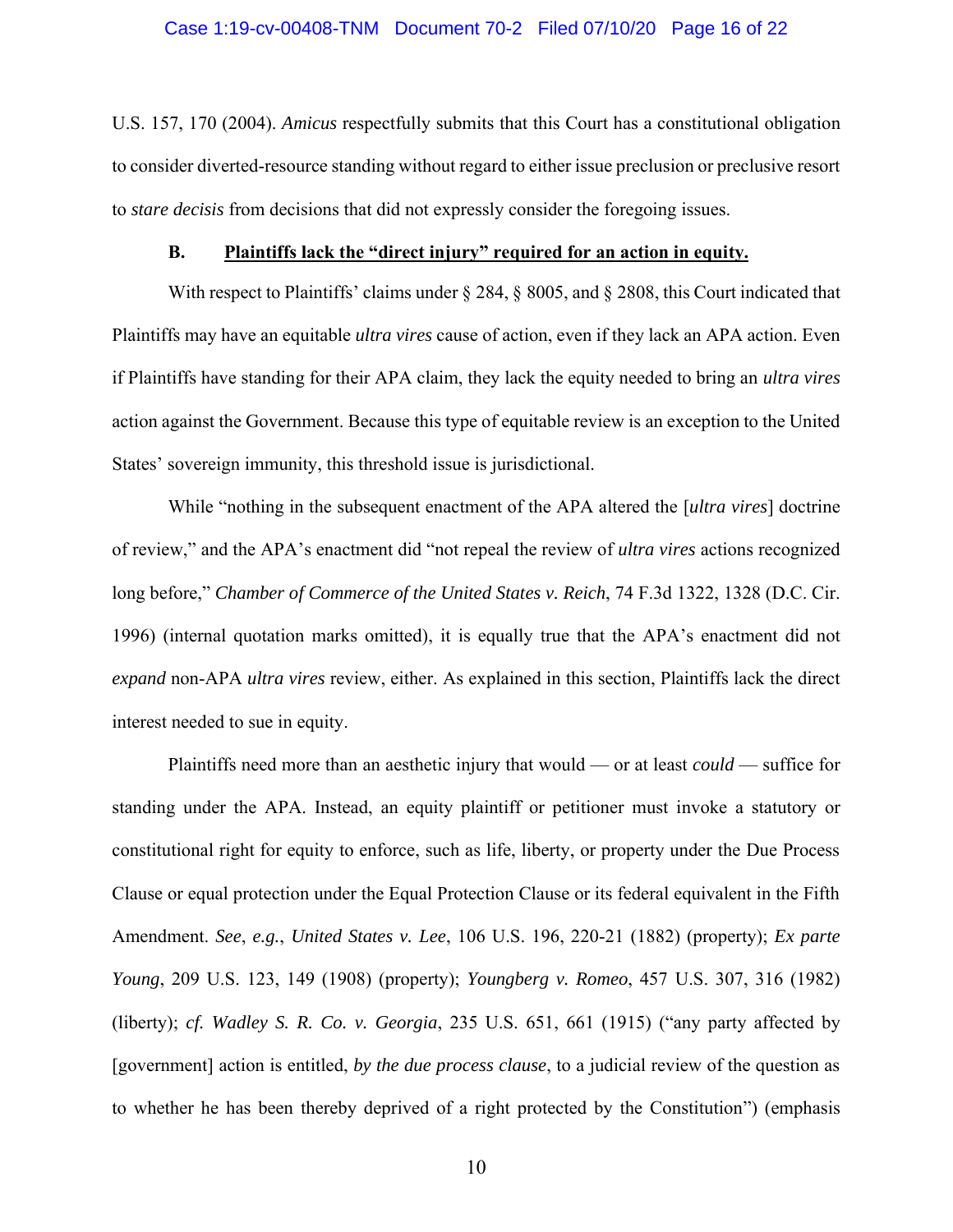#### Case 1:19-cv-00408-TNM Document 70-2 Filed 07/10/20 Page 17 of 22

added). Plaintiffs' claimed injuries here fall short of what equity requires.

Unlike the APA and the liberal modern interpretation of Article III, pre-APA equity review requires "direct injury," which means "a wrong which directly results in the violation of a legal right." *Ickes*, 302 U.S. at 479. Without that elevated level of direct injury, there is no review:

It is an ancient maxim, that a damage to one, without an injury in this sense, (damnum absque injuria), does not lay the foundation of an action; because, if the act complained of does not violate any of his legal rights, it is obvious, that he has no cause to complain. Want of right and want of remedy are justly said to be reciprocal. Where therefore there has been a violation of a right, the person injured is entitled to an action. The converse is equally true, that where, although there is damage, there is no violation of a right no action can be maintained.

*Id.* (alterations, citations, and interior quotation marks omitted); *cf. Blessing v. Freestone,* 520 U.S.

337, 340 (1997) ("to seek redress through §1983, [plaintiffs] must assert the violation of a federal *right,* not merely a violation of federal *law*") (emphasis in original); *City of Rancho Palos Verdes v. Abrams,* 544 U.S. 113, 119-20 (2005) ("§1983 permits the enforcement of '*rights,* not the broader or vaguer 'benefits' or 'interests'") (*quoting Gonzaga Univ. v. Doe,* 536 U.S. 273, 283 (2002) (emphasis in *Gonzaga*)). In short, Plaintiffs would not have an action in equity, even if the Government had violated the appropriation statutes here. None of the statutes that Plaintiffs seek to enforce gives Plaintiffs a right to enforce in equity. To the contrary, Plaintiffs are bystanders to the changes taking place — whether lawfully or not — to someone else's property.

## **II. PLAINTIFFS LACK A VIABLE CLAIM ON THE MERITS.**

Assuming *arguendo* that this Court reaches the merits, this Court should reject Plaintiffs' claims on the merits. Simply put, APA claims under § 739 and *ultra vires* claims under § 284, § 8005, and § 2808 lack merit.

## **A. Plaintiffs' APA claim under § 739 fails because DHS's funding under the CAA did not repeal DOD's funding under DOD's appropriations authority by implication.**

Plaintiffs primarily have argued that the CAA's \$1.375 billion for DHS border-wall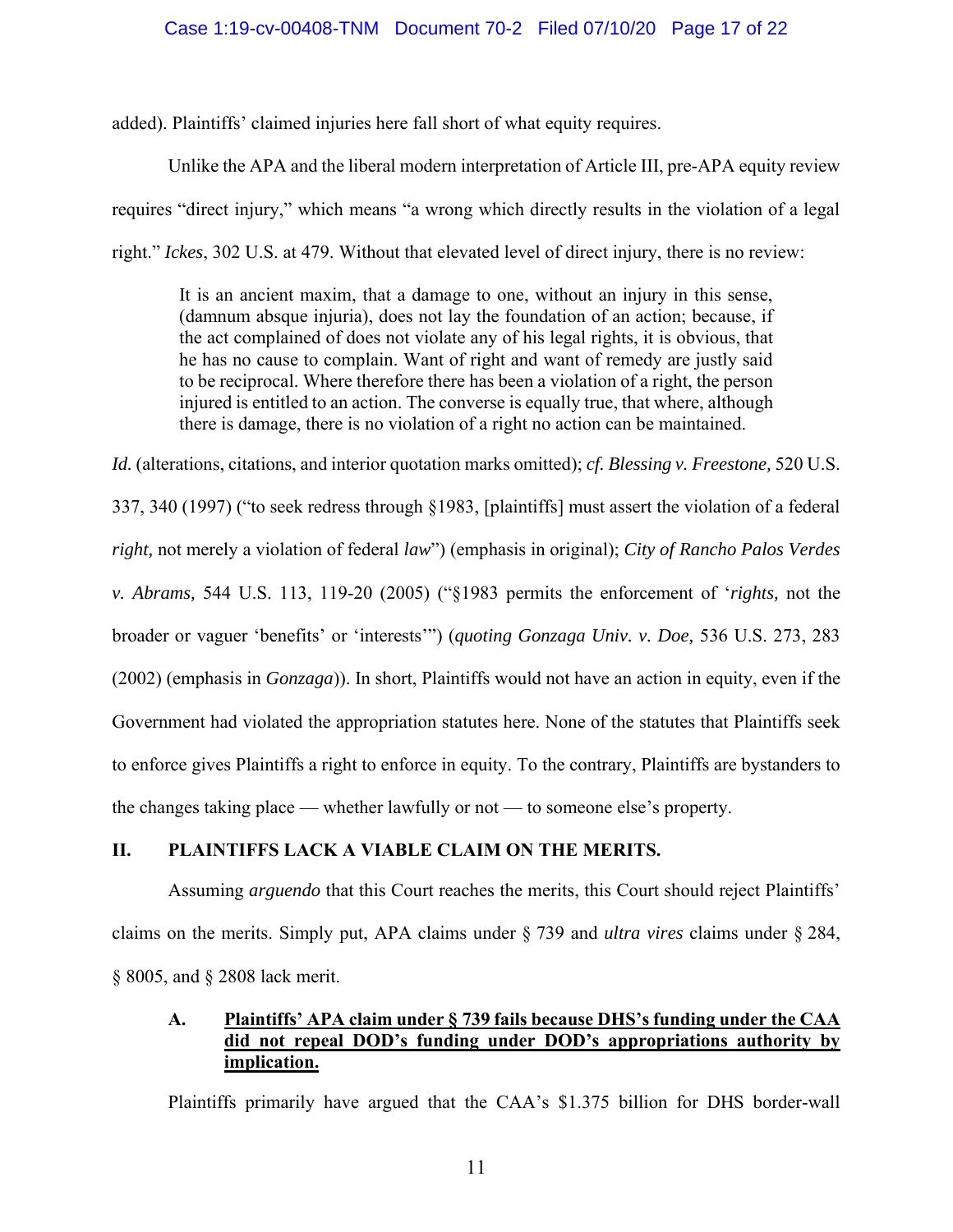#### Case 1:19-cv-00408-TNM Document 70-2 Filed 07/10/20 Page 18 of 22

construction in the 2019 fiscal year displaced any other authority that either DHS or even DOD had for other border-wall projects under other statutory authority. At bottom, this is an argument for a repeal by implication: DHS's 2019 appropriation impliedly repealed DOD's earlier 2019 appropriation. Before addressing why CAA's § 739 does not impliedly repeal DOD's authority, *Amicus* notes that repeals by implication are disfavored generally and precluded under the NEA.

With respect to repeals by implication, the Supreme Court recently has explained that a court will not presume repeal "unless the intention of the legislature to repeal is clear and manifest" and "unless the later statute expressly contradicts the original act or … such a construction is absolutely necessary in order that the words of the later statute shall have any meaning at all." *Nat'l Ass'n of Home Builders v. Defs. of Wildlife*, 551 U.S. 644, 662 (2007) (interior alterations, citations, and quotation marks omitted). Given its silence on DOD transfers and expenditures for border-wall funding, a DHS appropriation cannot implicitly repeal DOD's existing authority.

With respect to the Government's NEA-based actions, the common law canon against repeals by implication is bolstered by the NEA statute itself. A 2019 statute like the CAA cannot repeal the NEA by implication: "No law enacted after September 14, 1976, shall supersede [the NEA] unless it does so in specific terms, referring to [the NEA], and declaring that the new law supersedes the provisions of [the NEA]." 50 U.S.C. § 1621(b). Plaintiffs' CAA-based arguments thus fail to state a claim with respect to the Government's NEA actions under § 2808 because the CAA did not even attempt to tie the President's hands in an emergency.

With that background, Plaintiffs cannot prevail under § 739. While that section may be open to Plaintiffs' argument that the CAA capped all border-wall funding at the CAA's \$1.375 billion, § 739 is equally open to the Government's argument that "program, project, or activity" is a term of art in the budgeting context that refers to DHS activities. *See* Gov't Memo. at 39-42.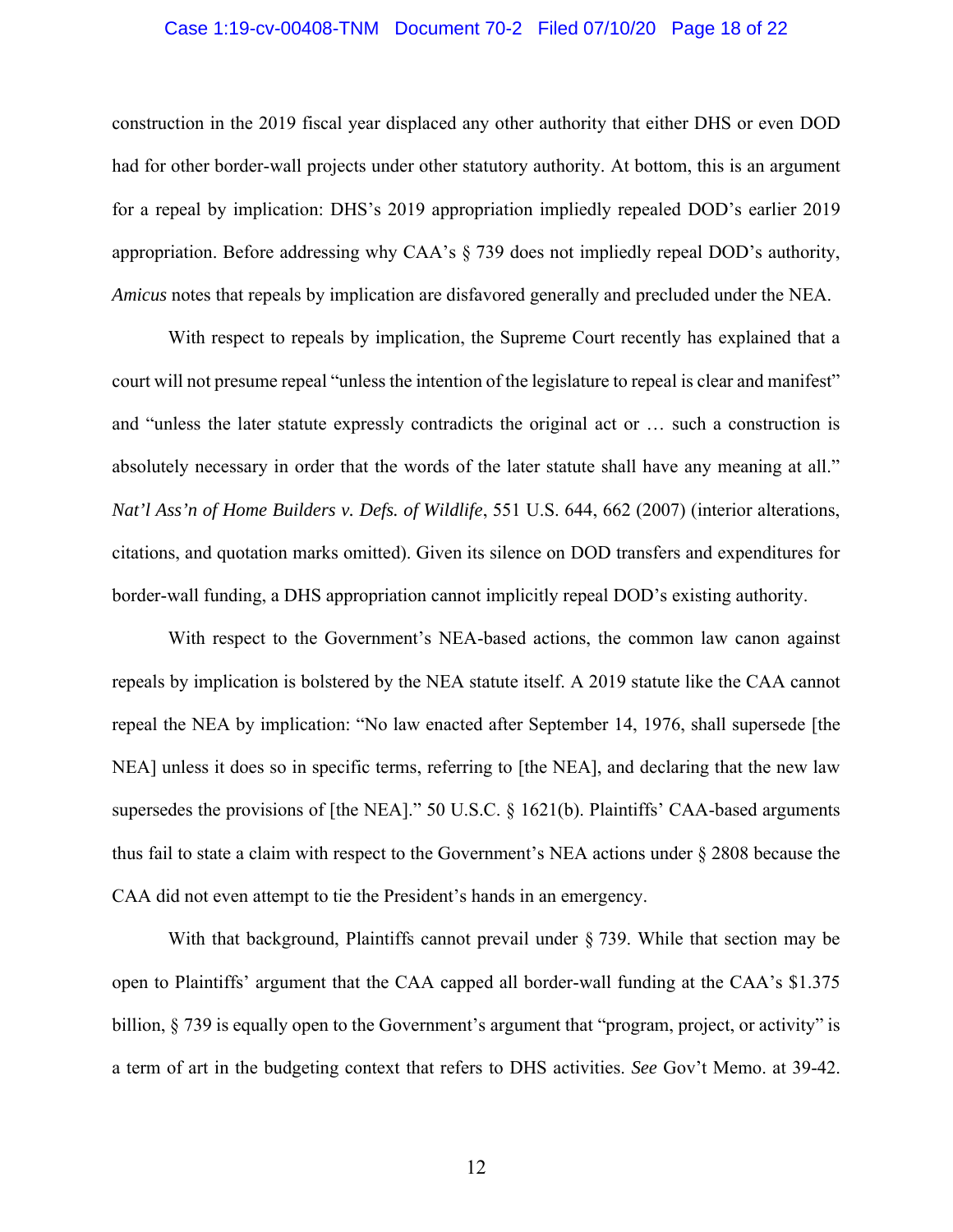#### Case 1:19-cv-00408-TNM Document 70-2 Filed 07/10/20 Page 19 of 22

Under that reading, § 739 and the CAA are silent on DOD expenditures and DOD programs, projects, or activities under 2808.

The canon against repeal by implication compels this Court to reject Plaintiffs' argument because the CAA does not "clearly and manifestly" support that argument.

## **B. Plaintiffs'** *ultra vires* **claims under§ 284, § 8005, and § 2808 fail on the merits.**

If the Court determines to reach the merits of Plaintiffs' *ultra vires* claims, nothing in the motion-to-dismiss decision binds the parties or the Court:

The [court's] suggestion that the doctrine of *Ex parte Young* is inapplicable because the Commission's order was probably not inconsistent with federal law is unavailing: The inquiry into whether suit lies under *Ex parte Young* does not include an analysis of the merits of the claim[.]

*Verizon Md. Inc. v. Pub. Serv. Comm'n of Maryland*, 535 U.S. 635, 638 (2002). Thus, in deciding not to dismiss Plaintiffs' *ultra vires* claim, this Court did not decide that anything the Government has done is — or even "probably" is — *ultra vires*. As shown in this section, the Government has not violated § 284, § 8005, or § 2808.

## **1. The Government's actions comply with § 284.**

Plaintiffs cannot dispute that funds under **§** 284 are available for "the counterdrug activities … of any other department or agency of the Federal Government," 10 U.S.C. § 284(a), expressly including "[c]onstruction of roads and fences and installation of lighting to block drug smuggling corridors across international boundaries of the United States." *Id.* § 284(b)(7). Insofar as a border barrier falls within § 284(b)(7)'s ambit as a fence to block smuggling corridors across the border, that ends the inquiry with respect to **§** 284 funds.

### **2. The Government's actions comply with § 8005.**

Section 8005 provides Plaintiffs with three potential statutory arguments against transferring funds under  $\S 8005$ : (1) the transfers violate  $\S 8005$  because they did not address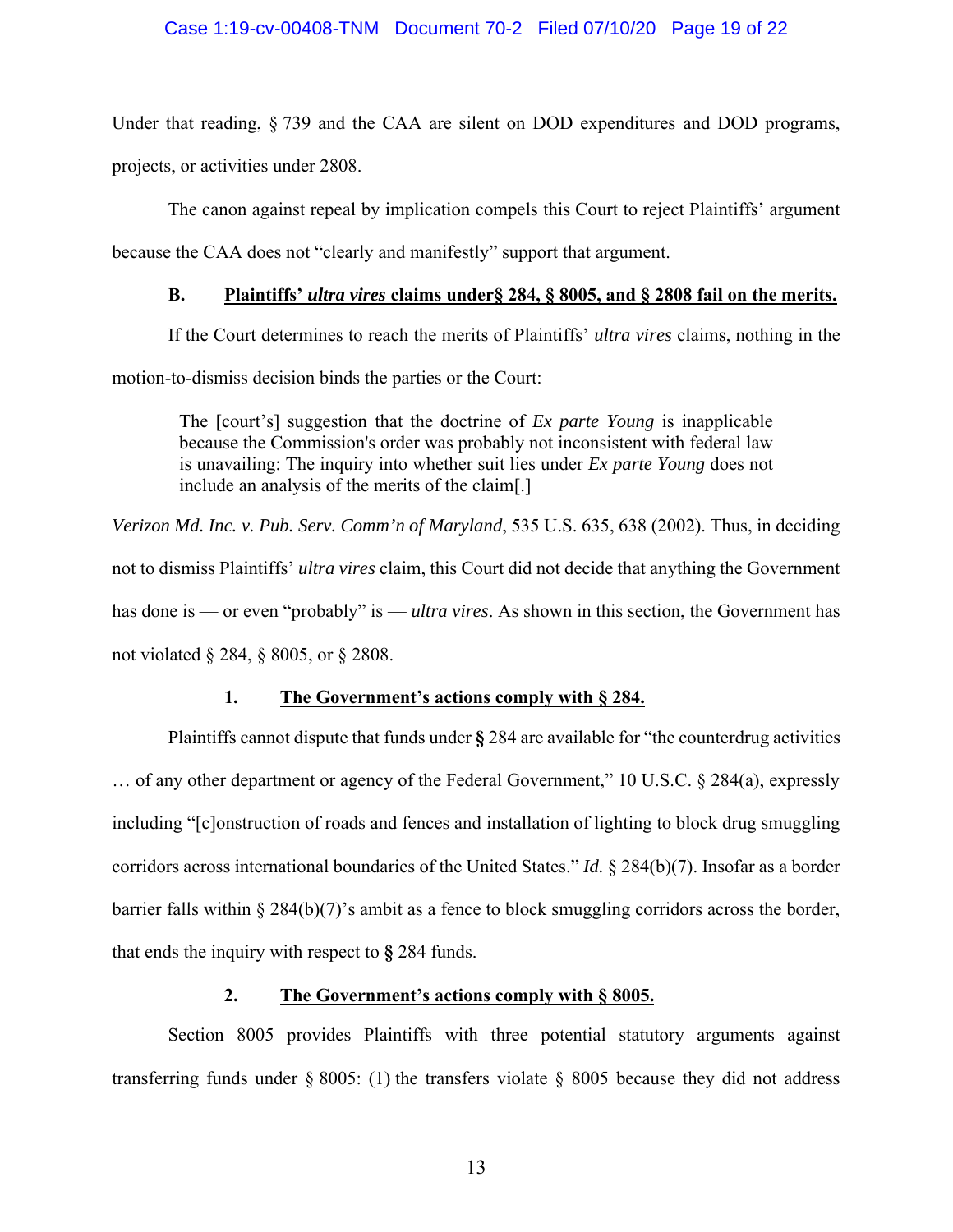#### Case 1:19-cv-00408-TNM Document 70-2 Filed 07/10/20 Page 20 of 22

unforeseen circumstances, (2) the transfers violate § 8005 because the CAA denied the Executive Branch funds for this purpose, and (3) § 8005 does not authorize transfers for military construction. *See* PUB. L. NO. 115-245, div. A, § 8005, 132 Stat. at 2999. None of these potential arguments has merit.<sup>9</sup>

Plaintiffs cannot argue that § 8005's limitation to "unforeseen military requirements," *id.*, bars these transfers. When Congress enacted DOD's 2019 appropriation in 2018, it was unforeseeable *to the military* both that Congress would deny funding to DHS in the DHS appropriation in 2019 and that DHS would request assistance from the military in 2019. That is all that § 8005's proviso requires with respect to foreseeability. The entire basis for the *military* project arose *after* Congress enacted DOD's 2019 appropriation. The project was, therefore, unforeseen for purposes of § 8005.

Not can Plaintiffs argue that Congress — through the CAA — denied funds for these DOD projects. The notion that the CAA limited DOD's *pre-existing* authority would — if accepted by this Court — amount to a repeal by implication of the DOD appropriation and funding statutes. As explained in Section II.A, *supra*, this Court must reject that argument because the two acts — DHS's 2019 appropriation and DOD's prior 2019 appropriation — can be read together to allow DOD's independent projects, regardless of DHS's 2019 projects.

Finally, Plaintiffs cannot argue that § 8005 prohibits transfers for military construction with regard to transferring "funds made available … to [DOD] for military functions (except military

<sup>9</sup> The requirement that transfers fund higher-priority projects, *id.*, is committed to DOD's discretion, with "no law to apply" under *Citizens to Preserve Overton Park, Inc. v. Volpe*, 401 U.S. 402, 410 (1971), *overruled on other grounds by Califano v. Sanders*, 430 U.S. 99 (1977), and "no meaningful standard against which to judge the agency's exercise of discretion." *Heckler v. Chaney,* 470 U.S. 821, 830 (1985). A federal court has no judicially manageable standard to weigh — much less to set — DOD priorities.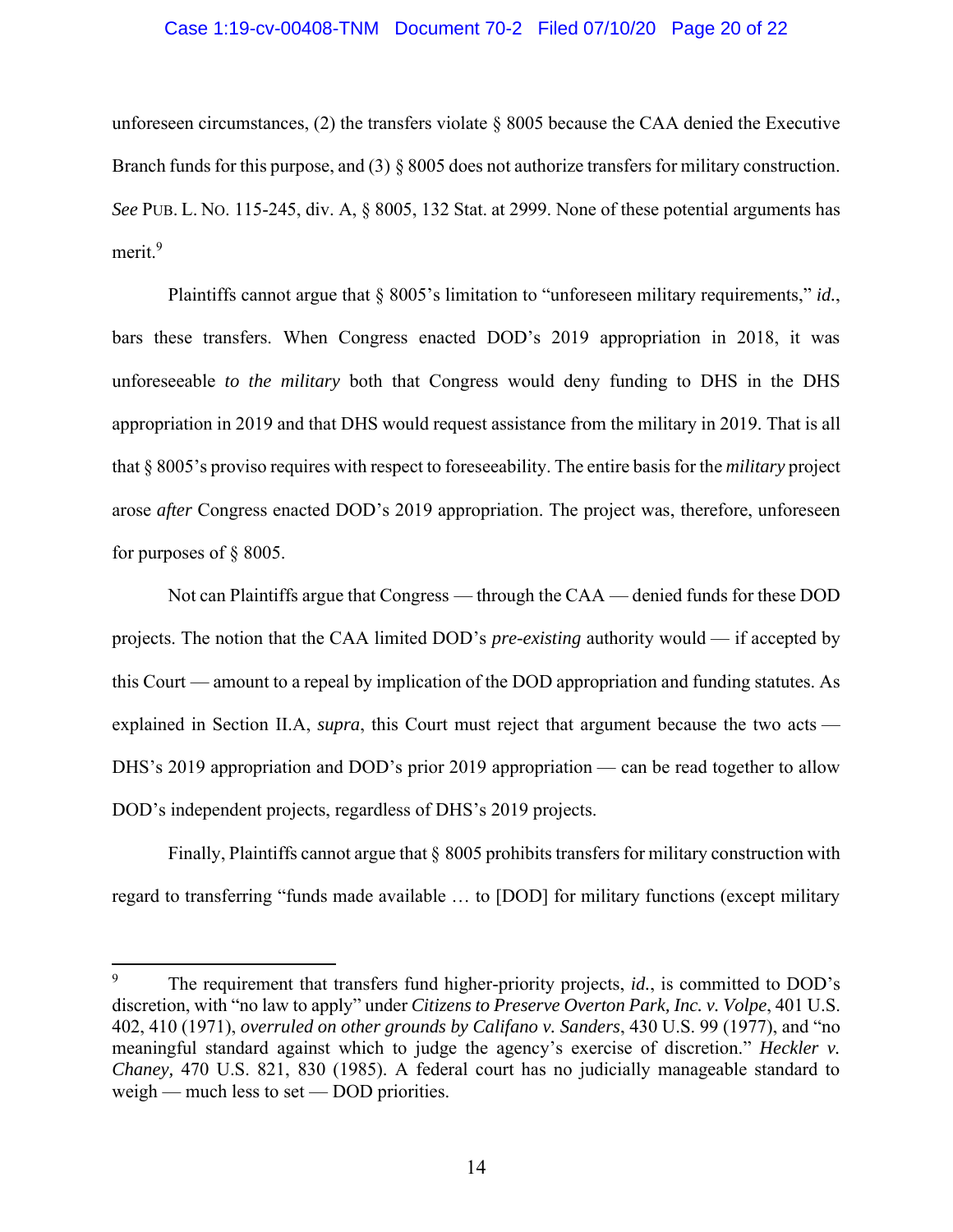#### Case 1:19-cv-00408-TNM Document 70-2 Filed 07/10/20 Page 21 of 22

construction) between such appropriations or funds … to be merged with and to be available for the same purposes, and for the same time period, as the appropriation or fund to which transferred." PUB. L. NO. 115-245, div. A, § 8005, 132 Stat. at 2999. The military-construction exception applies to the fund or appropriation *from which* DOD transfers money, not to the fund or appropriation *to which* DOD transfers money. In other words, § 8005 allows transfer *to* military construction and restricts transfer *from* military construction. As such, § 8005 does limit the transfer of funds for military construction, as many historical examples show. *See*, *e.g.*, H.R. REP. NO. 103-200, at 331 (1993) ("commend[ing]" DOD's efforts to support the reinforcement of "border fence along the 14-mile drug smuggling corridor along the San Diego-Tijuana border area"); *cf.* H.R. REP. NO. 110-652, at 420 (2008) (describing border fencing as an "invaluable counter-narcotics resource"). In sum, nothing in § 8005 restricts the Government's border-barrier projects.

#### **3. The Government's actions comply with § 2808.**

Plaintiffs cannot dispute that funds under **§** 2808 are available during declared emergencies for "military construction projects," 10 U.S.C. § 2808(a), which are defined to "include<sup>[]</sup> all military construction work," *id.* § 2801(b), which is defined to "include<sup>[]</sup> any construction, development, conversion, or extension of any kind carried out with respect to a military installation, whether to satisfy temporary or permanent requirements, or any acquisition of land or construction of a defense access road." *Id.* § 2801(a). In turn, "military installation" is defined as "a base, camp, post, station, yard, center, or other activity under the jurisdiction of the Secretary of a military department." *Id.* § 2801(c)(4). *Amicus* respectfully submits that a border barrier meets these definitions. If the Army is sent to the border, its activity there will of course be under the jurisdiction of the Secretary of the Army, and the construction of a border barrier would be "construction" "with respect to [the] military installation" consisting of the Army's activity.